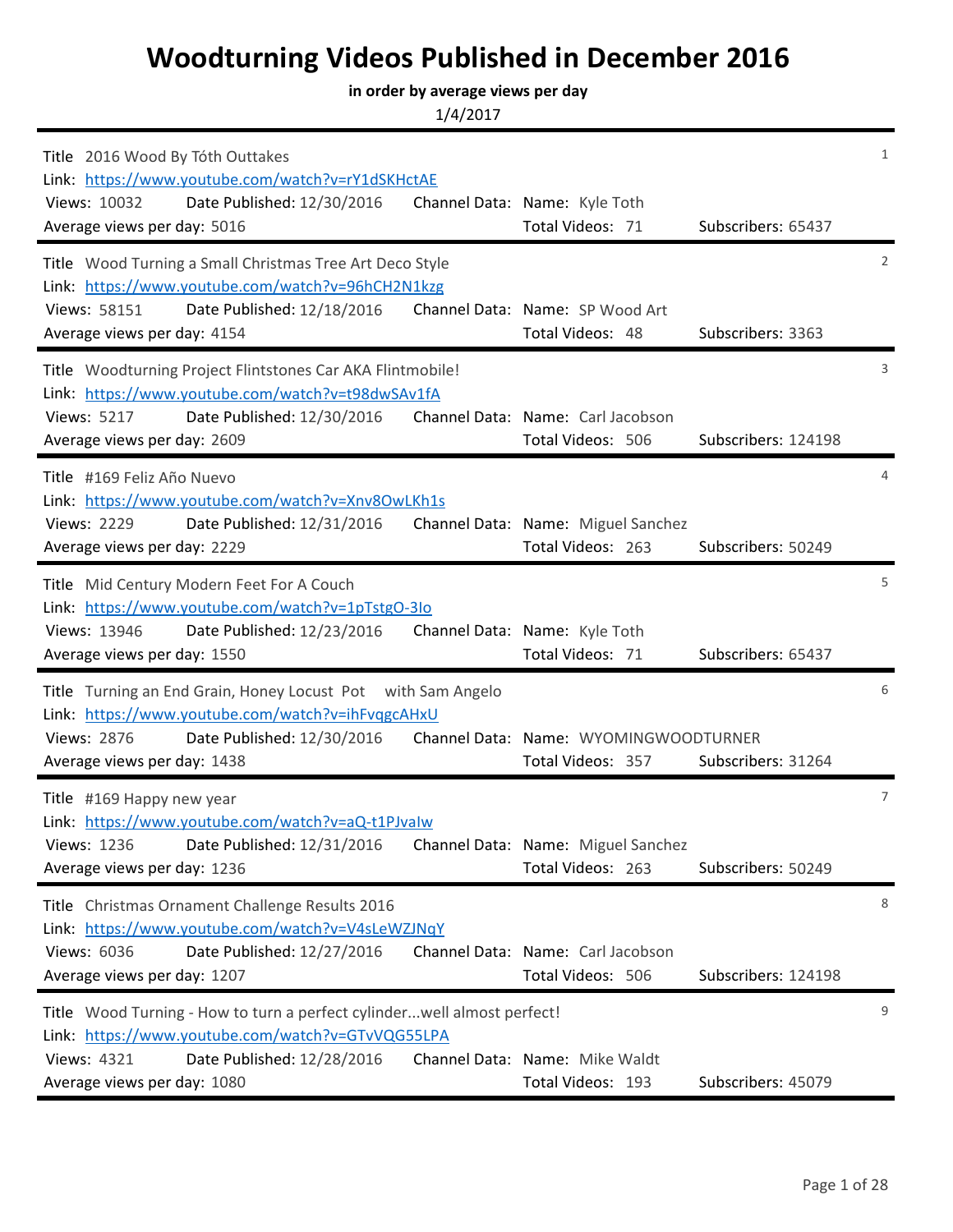| Title Lessons Learned In Turning Knotty Green Cherry Bowl<br>Link: https://www.youtube.com/watch?v=QTMSShahefc<br>Views: 1045<br>Date Published: 12/31/2016<br>Average views per day: 1045                                                   | Channel Data: Name: As Wood Turns<br>Total Videos: 246<br>Subscribers: 16984          | 10 |
|----------------------------------------------------------------------------------------------------------------------------------------------------------------------------------------------------------------------------------------------|---------------------------------------------------------------------------------------|----|
| Title Making Wooden Nutcrackers<br>Link: https://www.youtube.com/watch?v=CemnmPcdpHk<br>Date Published: 12/28/2016<br>Views: 3789<br>Average views per day: 947                                                                              | Channel Data: Name: krtwood<br>Total Videos: 52<br>Subscribers: 42796                 | 11 |
| Title How to Turn a Wooden Mouse<br>Link: https://www.youtube.com/watch?v=QIg6S Zc2Is<br>Views: 1707<br>Date Published: 12/30/2016<br>Average views per day: 854                                                                             | Channel Data: Name: Mike Peace Woodturning<br>Total Videos: 163<br>Subscribers: 9154  | 12 |
| Title #74 Mulberry Bowl Break Down Part 2<br>Link: https://www.youtube.com/watch?v=fbwFeikiUiY<br><b>Views: 851</b><br>Date Published: 12/31/2016<br>Average views per day: 851                                                              | Channel Data: Name: Yuval Lahav Woodturning<br>Subscribers: 8959<br>Total Videos: 115 | 13 |
| Title Turning A Star Wars BB-8 Pepper Mill<br>Link: https://www.youtube.com/watch?v=dOW1KRzWzMs<br>Views: 7346<br>Date Published: 12/23/2016<br>Average views per day: 816                                                                   | Channel Data: Name: Carl Jacobson<br>Total Videos: 506<br>Subscribers: 124198         | 14 |
| Title EXPERIMENTING MAKING MORE RESIN BLANKS!<br>Link: https://www.youtube.com/watch?v=VsTcy9b6Tyk<br>Views: 1605<br>Date Published: 12/30/2016<br>Average views per day: 803                                                                | Channel Data: Name: NZ WoodTurning<br>Total Videos: 86<br>Subscribers: 6647           | 15 |
| Title A simple approach for Pricing your Art: woodturning with Sam Angelo<br>Link: https://www.youtube.com/watch?v=0djoPB-X4UI<br>Views: 6361 Date Published: 12/24/2016 Channel Data: Name: WYOMINGWOODTURNER<br>Average views per day: 795 | Total Videos: 357<br>Subscribers: 31264                                               | 16 |
| Title Tokar Art 76 Woodturning "Peace Please"<br>Link: https://www.youtube.com/watch?v=AL2RzY5zVfU<br>Date Published: 12/30/2016<br><b>Views: 1552</b><br>Average views per day: 776                                                         | Channel Data: Name: Dipa Das<br>Total Videos: 121<br>Subscribers: 8470                | 17 |
| Title Celtic Knot Rolling Pin: Mahogany and Maple (Full Version)<br>Link: https://www.youtube.com/watch?v=u WyMkJJcKc<br>Views: 20607<br>Date Published: 12/1/2016<br>Average views per day: 665                                             | Channel Data: Name: Kyle Toth<br>Total Videos: 71<br>Subscribers: 65437               | 18 |
| Title Turning A cross-grain Pot with Sam Angelo<br>Link: https://www.youtube.com/watch?v=ma2dv2mebT4<br>Views: 7967<br>Date Published: 12/18/2016<br>Average views per day: 569                                                              | Channel Data: Name: WYOMINGWOODTURNER<br>Subscribers: 31264<br>Total Videos: 357      | 19 |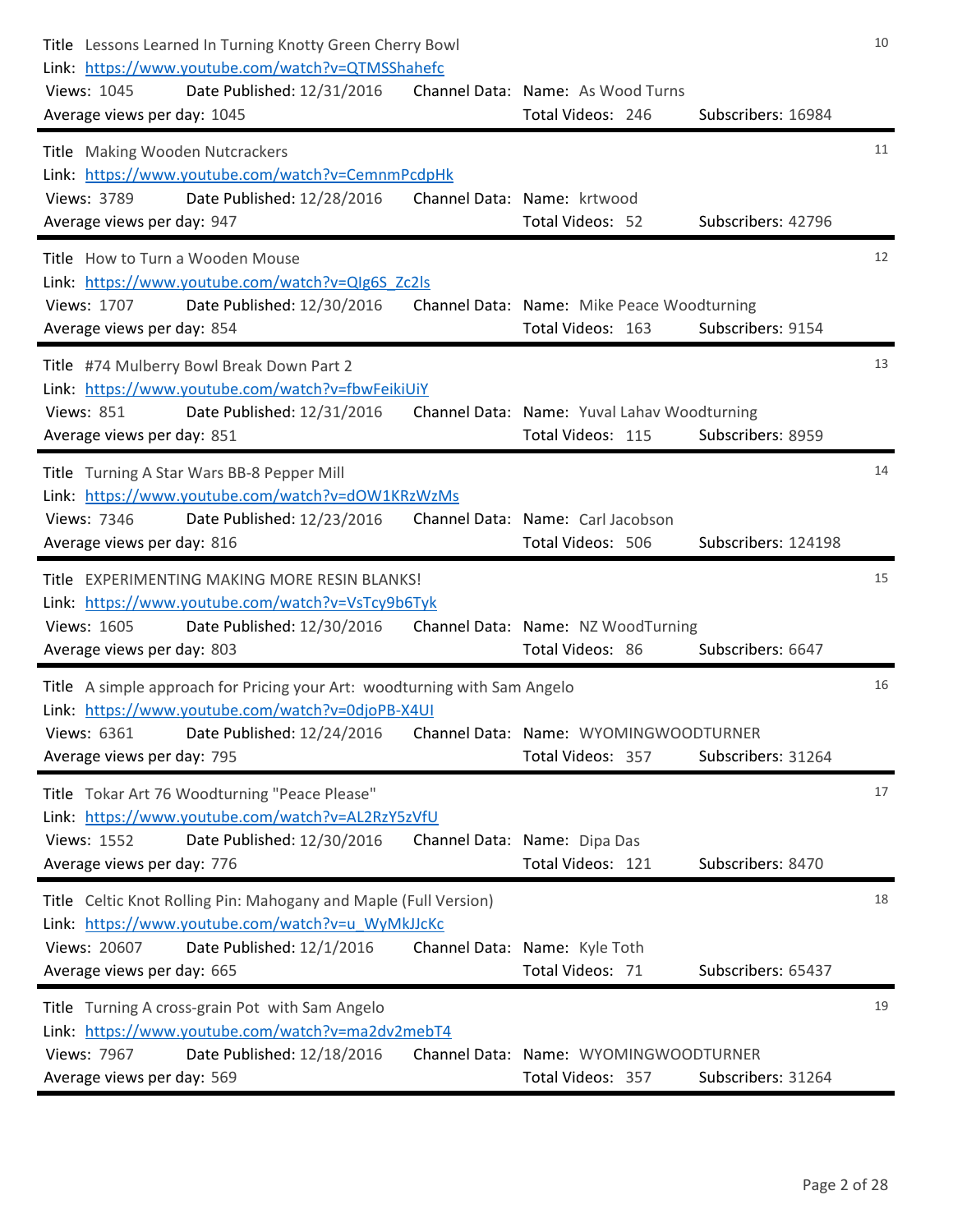| Title The Hope Easy Set Threading Jig Tutorial - Plus some handy tips.<br>Link: https://www.youtube.com/watch?v=ZB6rqIM5BR4<br>Views: 5694<br>Date Published: 12/20/2016<br>Average views per day: 475                        | Channel Data: Name: Mike Waldt<br>Total Videos: 193<br>Subscribers: 45079             | 20 |
|-------------------------------------------------------------------------------------------------------------------------------------------------------------------------------------------------------------------------------|---------------------------------------------------------------------------------------|----|
| Title Naked Turner Tortilla Warmer<br>Link: https://www.youtube.com/watch?v=mddo-UlgqHk<br>Date Published: 12/31/2016<br><b>Views: 473</b><br>Average views per day: 473                                                      | Channel Data: Name: Erik Anderson<br>Total Videos: 301<br>Subscribers: 14655          | 21 |
| Title BLACK WHITE & ORANGE RESIN POT!<br>Link: https://www.youtube.com/watch?v=d9OM2aJG5ro<br><b>Views: 4208</b><br>Date Published: 12/23/2016<br>Average views per day: 468                                                  | Channel Data: Name: NZ WoodTurning<br>Total Videos: 86<br>Subscribers: 6647           | 22 |
| Title WOODTURNING TWO PEN BLANK POTS!<br>Link: https://www.youtube.com/watch?v=NSndHotofDk<br>Views: 1854<br>Date Published: 12/28/2016<br>Average views per day: 464                                                         | Channel Data: Name: NZ WoodTurning<br>Total Videos: 86<br>Subscribers: 6647           | 23 |
| Title Wood turning Lathe test amazing finish<br>Link: https://www.youtube.com/watch?v=zEkWHfagnRw<br>Views: 6439<br>Date Published: 12/18/2016<br>Average views per day: 460                                                  | Channel Data: Name: Rebel Turner<br>Total Videos: 193<br>Subscribers: 6243            | 24 |
| Title Neulich in der dns-Drechselwerkstatt<br>Link: https://www.youtube.com/watch?v=8La9eXkAFOc<br>Views: 4137<br>Date Published: 12/23/2016<br>Average views per day: 460                                                    | Channel Data: Name: Drechselstube<br>Total Videos: 11<br>Subscribers: 330             | 25 |
| Title My shop made wood turning tools<br>Link: https://www.youtube.com/watch?v=Xfgc9xCBM2o<br>Views: 3529 Date Published: 12/24/2016 Channel Data: Name: Rebel Turner<br>Average views per day: 441                           | Total Videos: 193<br>Subscribers: 6243                                                | 26 |
| Title Hand woodturnig a two bar necklace holder<br>Link: https://www.youtube.com/watch?v=fkq8U1N3ks8<br><b>Views: 433</b><br>Date Published: 12/31/2016<br>Average views per day: 433                                         | Channel Data: Name: woodturner21<br>Total Videos: 36<br>Subscribers: 2005             | 27 |
| Title #73 Mulberry Bowl Break Down Part 1<br>Link: https://www.youtube.com/watch?v=owodoTX8rMc<br>Views: 1694<br>Date Published: 12/28/2016<br>Average views per day: 424                                                     | Channel Data: Name: Yuval Lahav Woodturning<br>Subscribers: 8959<br>Total Videos: 115 | 28 |
| Title Woodturning a bowl from olive wood root !!! Ξυλοτορνος - κατασκευη μπολ απο ριζα ελιας!<br>Link: https://www.youtube.com/watch?v=BB8HJndtFdE<br>Views: 11516<br>Date Published: 12/3/2016<br>Average views per day: 397 | Channel Data: Name: Kostas Annikas Deftereos<br>Subscribers: 889<br>Total Videos: 107 | 29 |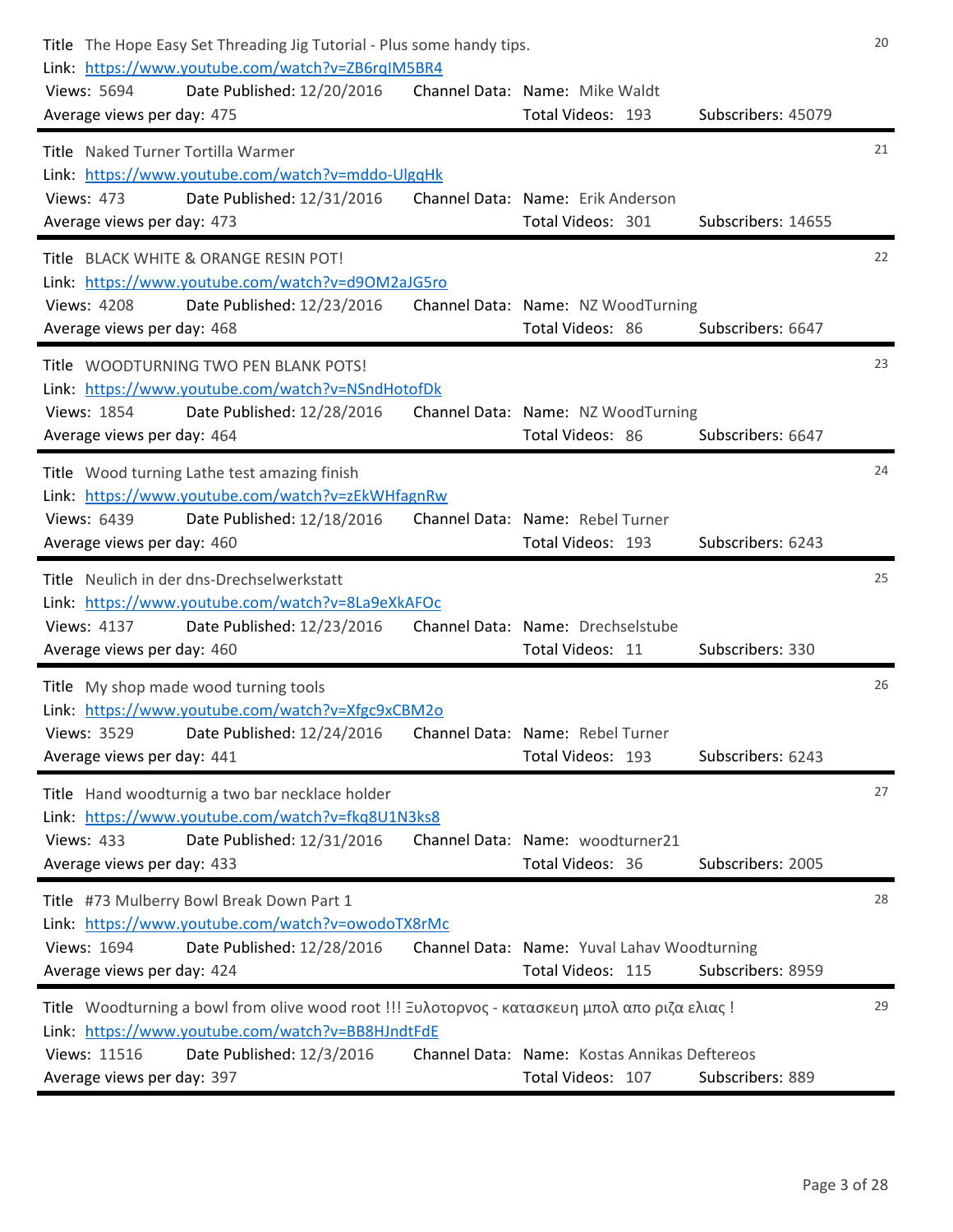| Title Woodturning Spalted Lamp Shade<br>Link: https://www.youtube.com/watch?v=rVaHjSoRHXA<br>Views: 1968<br>Date Published: 12/27/2016<br>Average views per day: 394                         | Channel Data: Name: SG Art Turning<br>Total Videos: 19        | Subscribers: 753   | 30 |
|----------------------------------------------------------------------------------------------------------------------------------------------------------------------------------------------|---------------------------------------------------------------|--------------------|----|
| Title Pro Tips: Threading Wood and Acrylics<br>Link: https://www.youtube.com/watch?v=1-ssmPINW3k<br>Date Published: 12/16/2016<br>Views: 6204<br>Average views per day: 388                  | Channel Data: Name: Craft Supplies USA<br>Total Videos: 239   | Subscribers: 21258 | 31 |
| Title Woodturning Ambrosia Bowl Time-Lapse<br>Link: https://www.youtube.com/watch?v=d7ild9SkklY<br>Date Published: 12/31/2016<br><b>Views: 386</b><br>Average views per day: 386             | Channel Data: Name: SG Art Turning<br>Total Videos: 19        | Subscribers: 753   | 32 |
| Title Woodturning With Naked Turner Rice Service Bowl<br>Link: https://www.youtube.com/watch?v=ZToHzLJnDR0<br><b>Views: 1527</b><br>Date Published: 12/28/2016<br>Average views per day: 382 | Channel Data: Name: Erik Anderson<br>Total Videos: 301        | Subscribers: 14655 | 33 |
| Title Brazalete de Nogal para Paula<br>Link: https://www.youtube.com/watch?v=sDfiwbMw33k<br>Views: 1111<br>Date Published: 12/29/2016<br>Average views per day: 370                          | Channel Data: Name: Daniel Vilarino<br>Total Videos: 169      | Subscribers: 8613  | 34 |
| Title Bumpy, Tipsy, Wood Tube From Green Cherry<br>Link: https://www.youtube.com/watch?v=Jv0jmMOqtUg<br>Views: 3301<br>Date Published: 12/23/2016<br>Average views per day: 367              | Channel Data: Name: As Wood Turns<br>Total Videos: 246        | Subscribers: 16984 | 35 |
| Title Woodturning Ebonising Black Walnut Vase<br>Link: https://www.youtube.com/watch?v=38ql2Vug2LI<br>Date Published: 12/28/2016<br>Views: 1427<br>Average views per day: 357                | Channel Data: Name: SG Art Turning<br>Total Videos: 19        | Subscribers: 753   | 36 |
| Title Introduction to Segmented Woodturning Part 1 of 2<br>Link: https://www.youtube.com/watch?v=F28xhgclHdU<br>Date Published: 12/21/2016<br>Views: 3918<br>Average views per day: 356      | Channel Data: Name: Gwinnett Woodworkers<br>Total Videos: 264 | Subscribers: 31274 | 37 |
| Title Woodturning a Segmented Vase - The African Vase<br>Link: https://www.youtube.com/watch?v=9Yha7stLL8k<br>Views: 7740<br>Date Published: 12/10/2016<br>Average views per day: 352        | Channel Data: Name: Justin Fiaschetti<br>Total Videos: 14     | Subscribers: 3787  | 38 |
| Title Pro Tips: Determining Safe Lathe Speeds<br>Link: https://www.youtube.com/watch?v=9gr6yYrZJJw<br>Views: 5538<br>Date Published: 12/16/2016<br>Average views per day: 346                | Channel Data: Name: Craft Supplies USA<br>Total Videos: 239   | Subscribers: 21258 | 39 |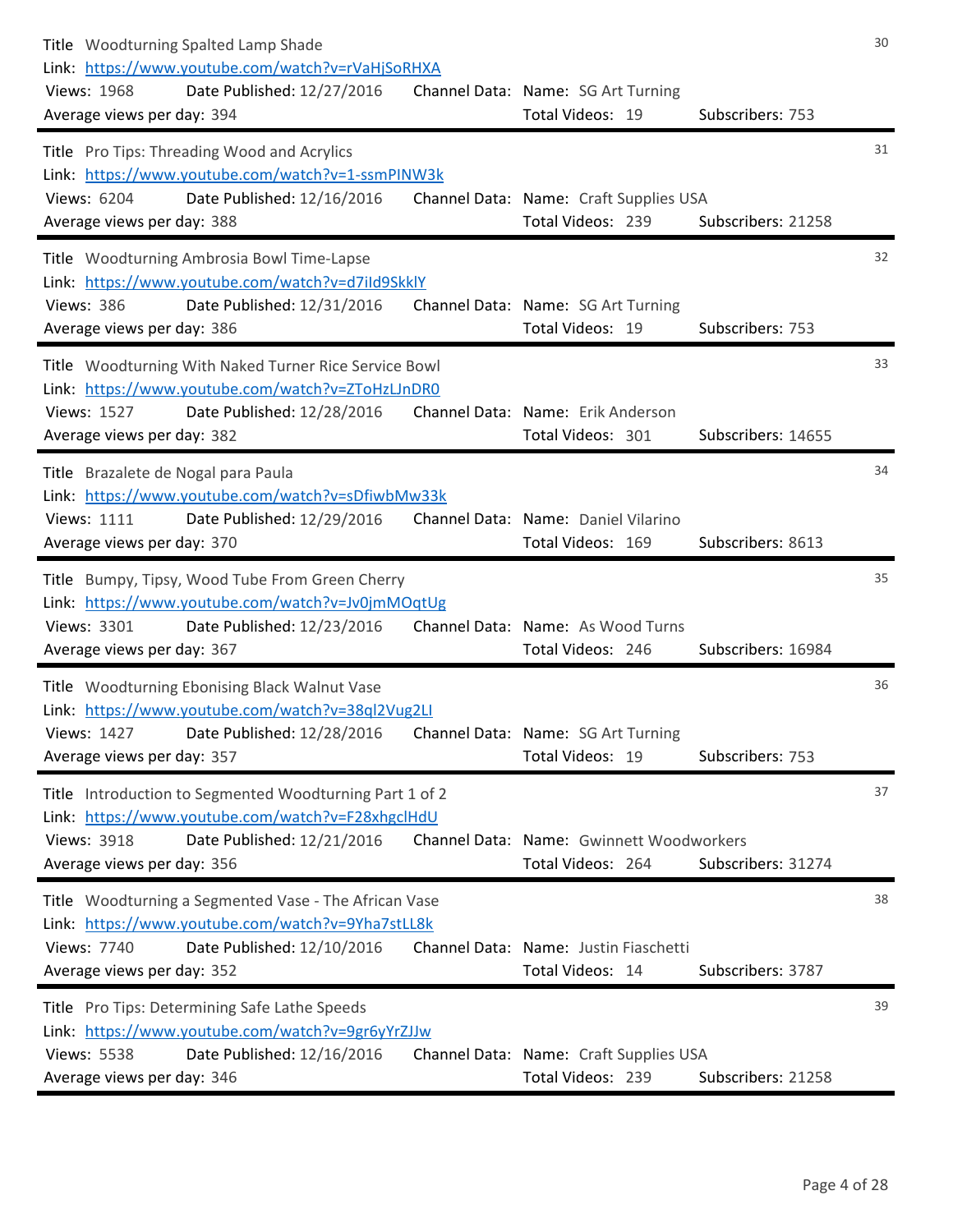| Title Celtic Knot Rolling Pin: Mahogany and Maple<br>Link: https://www.youtube.com/watch?v=FRHT Qf q6Y<br>Date Published: 12/1/2016<br>Views: 10622<br>Average views per day: 343                        | Channel Data: Name: Kyle Toth<br>Total Videos: 71               | Subscribers: 65437  | 40 |
|----------------------------------------------------------------------------------------------------------------------------------------------------------------------------------------------------------|-----------------------------------------------------------------|---------------------|----|
| Title #76 Wood Turning and Embellishing an Ancient Shield with Metal Reactive Paints<br>Link: https://www.youtube.com/watch?v=osUv7DHV98s<br>Date Published: 12/24/2016<br>Views: 2737                   | Channel Data: Name: Martin Saban-Smith                          |                     | 41 |
| Average views per day: 342                                                                                                                                                                               | Total Videos: 204                                               | Subscribers: 10464  |    |
| Title Woodturning translucid Lamp<br>Link: https://www.youtube.com/watch?v=QIx5H5nua8Q<br>Views: 3962<br>Date Published: 12/20/2016<br>Average views per day: 330                                        | Channel Data: Name: SG Art Turning<br>Total Videos: 19          | Subscribers: 753    | 42 |
| Title Turn a Christmas Tree Decoration<br>Link: https://www.youtube.com/watch?v=AycDdue5dGY<br>Views: 7412<br>Date Published: 12/9/2016<br>Average views per day: 322                                    | Channel Data: Name: Mike Peace Woodturning<br>Total Videos: 163 | Subscribers: 9154   | 43 |
| Title Deer Antler Bowl #60<br>Link: https://www.youtube.com/watch?v=jD1KiBUA76E<br><b>Views: 915</b><br>Date Published: 12/29/2016<br>Average views per day: 305                                         | Channel Data: Name: Arkansas Woodturner<br>Total Videos: 38     | Subscribers: 1455   | 44 |
| Title Woodturning bowl ebonized<br>Link: https://www.youtube.com/watch?v=OINSSNLuvj0<br>Views: 7886<br>Date Published: 12/6/2016<br>Average views per day: 303                                           | Channel Data: Name: SG Art Turning<br>Total Videos: 19          | Subscribers: 753    | 45 |
| Title Tokar Art 75 Woodturning "Save The Bowl"<br>Link: https://www.youtube.com/watch?v=LA-LxTe2WZs<br>Views: 2632 Date Published: 12/23/2016 Channel Data: Name: Dipa Das<br>Average views per day: 292 | Total Videos: 121                                               | Subscribers: 8470   | 46 |
| Title Christmas Ornament Challenge Results 2016<br>Link: https://www.youtube.com/watch?v=g69VjN26zvQ<br>Views: 1459<br>Date Published: 12/27/2016<br>Average views per day: 292                          | Channel Data: Name: As Wood Turns<br>Total Videos: 246          | Subscribers: 16984  | 47 |
| Title Make A Star Wars Y-Wing Fighter<br>Link: https://www.youtube.com/watch?v=03y8EOdJ9is<br>Views: 6533<br>Date Published: 12/9/2016<br>Average views per day: 284                                     | Channel Data: Name: Carl Jacobson<br>Total Videos: 506          | Subscribers: 124198 | 48 |
| Title Spaceballs "May The Schwartz Be With You"<br>Link: https://www.youtube.com/watch?v=vcfYQmw7xq0<br>Views: 4527<br>Date Published: 12/16/2016<br>Average views per day: 283                          | Channel Data: Name: Carl Jacobson<br>Total Videos: 506          | Subscribers: 124198 | 49 |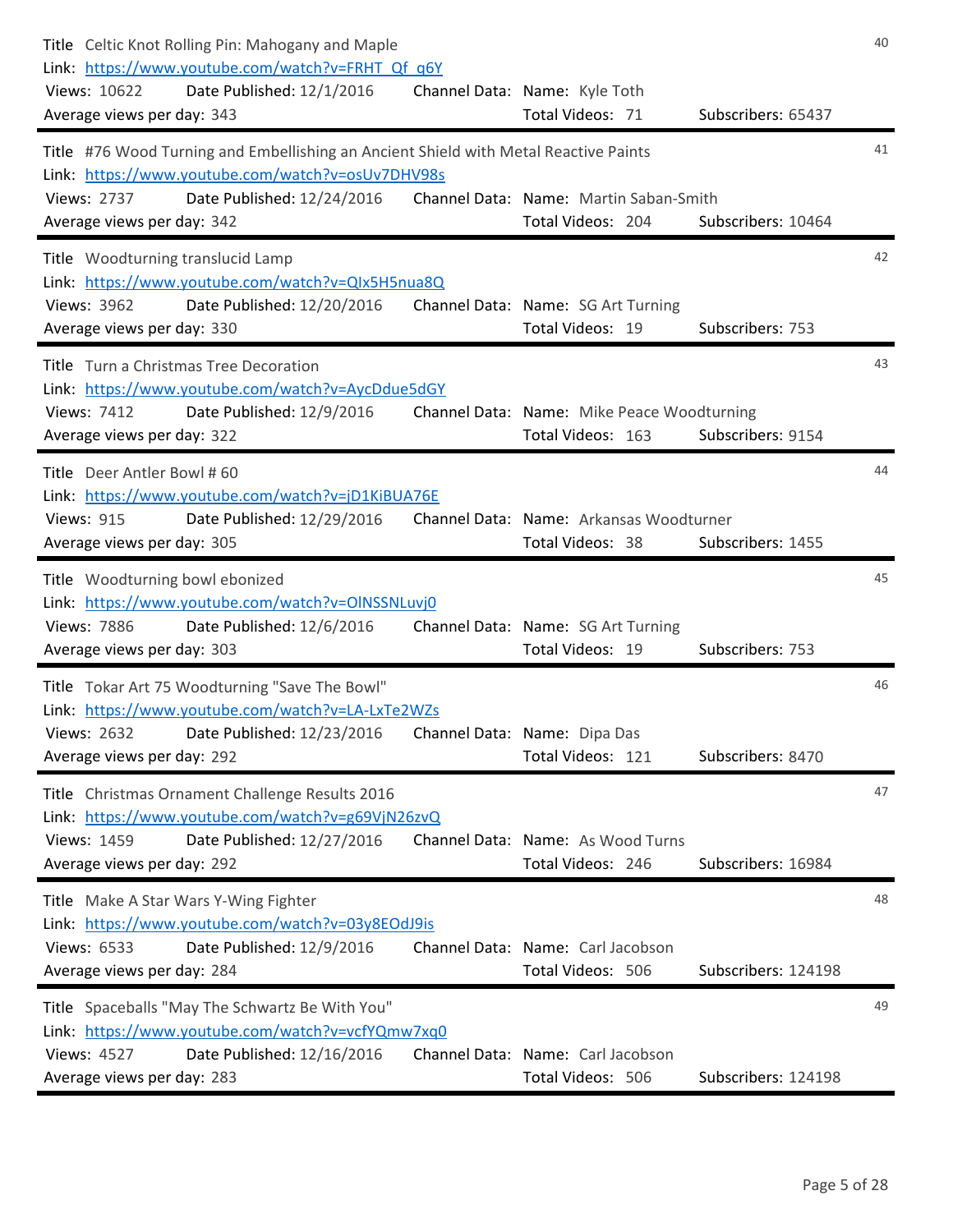| Title Turning a Decorative, Hollow Tube with Sam Angelo<br>Link: https://www.youtube.com/watch?v=K105xcyu9Ns<br><b>Views: 5269</b><br>Date Published: 12/13/2016<br>Average views per day: 277                  | Channel Data: Name: WYOMINGWOODTURNER<br>Total Videos: 357<br>Subscribers: 31264  | 50 |
|-----------------------------------------------------------------------------------------------------------------------------------------------------------------------------------------------------------------|-----------------------------------------------------------------------------------|----|
| Title Revolver Pen Kit at Penn State Industries<br>Link: https://www.youtube.com/watch?v=LHZV65aLIjA<br>Date Published: 12/14/2016<br><b>Views: 4827</b><br>Average views per day: 268                          | Channel Data: Name: PennStateIndustries<br>Total Videos: 27<br>Subscribers: 3285  | 51 |
| Title Sorby texture tool test by Al Furtado<br>Link: https://www.youtube.com/watch?v=wW4YO08aUNs<br><b>Views: 268</b><br>Date Published: 12/31/2016<br>Average views per day: 268                               | Channel Data: Name: Rebel Turner<br>Total Videos: 193<br>Subscribers: 6243        | 52 |
| Title Wood Turning - Merry Christmas, a Huge Thank You, and some exciting news!<br>Link: https://www.youtube.com/watch?v=Cuq7VreT-IE<br>Views: 3671<br>Date Published: 12/18/2016<br>Average views per day: 262 | Channel Data: Name: Mike Waldt<br>Total Videos: 193<br>Subscribers: 45079         | 53 |
| Title Woodturning translucid Lamp Part 2<br>Link: https://www.youtube.com/watch?v=EJI8kdnuxfE<br><b>Views: 2566</b><br>Date Published: 12/22/2016<br>Average views per day: 257                                 | Channel Data: Name: SG Art Turning<br>Total Videos: 19<br>Subscribers: 753        | 54 |
| Title Naked Turner Wire Bender<br>Link: https://www.youtube.com/watch?v=Gdn3rll8308<br>Views: 1532<br>Date Published: 12/26/2016<br>Average views per day: 255                                                  | Channel Data: Name: Erik Anderson<br>Total Videos: 301<br>Subscribers: 14655      | 55 |
| Title MAKING A BLACK WHITE & ORANGE RESIN BLANK!<br>Link: https://www.youtube.com/watch?v=zAMOAdBSVJQ<br><b>Views: 2805</b><br>Date Published: 12/21/2016<br>Average views per day: 255                         | Channel Data: Name: NZ WoodTurning<br>Total Videos: 86<br>Subscribers: 6647       | 56 |
| Title Pro Tips: Repairing Sanding Disc Holders<br>Link: https://www.youtube.com/watch?v=DzNF2vlaeM4<br><b>Views: 4025</b><br>Date Published: 12/16/2016<br>Average views per day: 252                           | Channel Data: Name: Craft Supplies USA<br>Total Videos: 239<br>Subscribers: 21258 | 57 |
| Title Woodturning Project Airstream Bambi Ornament<br>Link: https://www.youtube.com/watch?v=5toXYVLKX8g<br>Date Published: 12/2/2016<br><b>Views: 7524</b><br>Average views per day: 251                        | Channel Data: Name: Carl Jacobson<br>Total Videos: 506<br>Subscribers: 124198     | 58 |
| Title Woodturning with Tagua Nuts<br>Link: https://www.youtube.com/watch?v=NXDW28CF3ng<br>Views: 4174<br>Date Published: 12/15/2016<br>Average views per day: 246                                               | Channel Data: Name: WoodworkersJournal<br>Total Videos: 443<br>Subscribers: 84399 | 59 |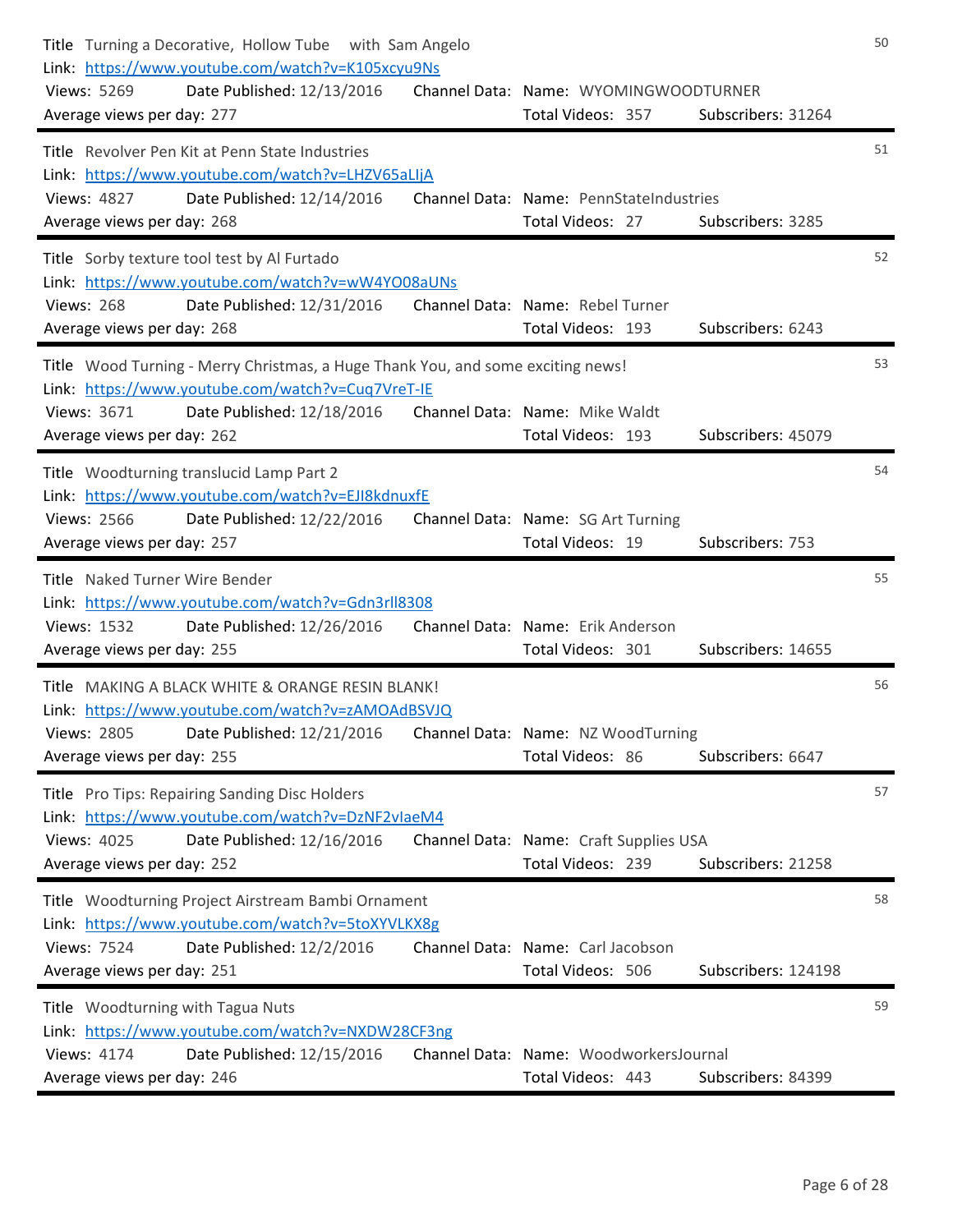| Title Woodturning Ambrosia (Pumpkin Style) Bowl<br>Link: https://www.youtube.com/watch?v=vg-6wQcKcws<br>Views: 4119<br>Date Published: 12/15/2016<br>Average views per day: 242                                              | Channel Data: Name: SG Art Turning<br>Total Videos: 19<br>Subscribers: 753            | 60 |
|------------------------------------------------------------------------------------------------------------------------------------------------------------------------------------------------------------------------------|---------------------------------------------------------------------------------------|----|
| Title Woodturning Mortar and Pestle<br>Link: https://www.youtube.com/watch?v=LoCG3LDR2iM<br>Date Published: 12/24/2016<br>Views: 1904<br>Average views per day: 238                                                          | Channel Data: Name: SG Art Turning<br>Total Videos: 19<br>Subscribers: 753            | 61 |
| Title KJR Power Sanding System<br>Link: https://www.youtube.com/watch?v=PcCoF9kshA8<br>Views: 5379<br>Date Published: 12/9/2016<br>Average views per day: 234                                                                | Channel Data: Name: Craft Supplies USA<br>Total Videos: 239<br>Subscribers: 21258     | 62 |
| Title Woodturning a Eucalyptus bowl ! Ξυλοτορνος- ενα μπολ απο ξυλο ευκαλυπτου<br>Link: https://www.youtube.com/watch?v=pa3yF4gnXus<br><b>Views: 224</b><br>Date Published: 12/31/2016<br>Average views per day: 224         | Channel Data: Name: Kostas Annikas Deftereos<br>Total Videos: 107<br>Subscribers: 889 | 63 |
| Title #75 Woodturning an Ebonised and Gold Gilted Sapele Bowl<br>Link: https://www.youtube.com/watch?v=uAesSW1m1q4<br><b>Views: 4173</b><br>Date Published: 12/13/2016<br>Average views per day: 220                         | Channel Data: Name: Martin Saban-Smith<br>Total Videos: 204<br>Subscribers: 10464     | 64 |
| Title Hand woodturning a Xmas tree ornament.<br>Link: https://www.youtube.com/watch?v=K3P8cz9rWaA<br><b>Views: 5848</b><br>Date Published: 12/5/2016<br>Average views per day: 217                                           | Channel Data: Name: woodturner21<br>Subscribers: 2005<br>Total Videos: 36             | 65 |
| Title Woodturning at 54a. #108. A Coloured Sycamore Bowl<br>Link: https://www.youtube.com/watch?v=nXC_0zyx1Z4<br>Date Published: 12/19/2016    Channel Data: Name: Keith Barrow<br>Views: 2781<br>Average views per day: 214 | Total Videos: 136<br>Subscribers: 13929                                               | 66 |
| Title Introduction to Segmented Woodturning - Part 2 of 2<br>Link: https://www.youtube.com/watch?v=KbV98j3bY8g<br><b>Views: 2333</b><br>Date Published: 12/21/2016<br>Average views per day: 212                             | Channel Data: Name: Gwinnett Woodworkers<br>Subscribers: 31274<br>Total Videos: 264   | 67 |
| Title #124 DIY Faux Live Edged Shelf<br>Link: https://www.youtube.com/watch?v=1Yuq62iQIXI<br><b>Views: 2092</b><br>Date Published: 12/22/2016<br>Average views per day: 209                                                  | Channel Data: Name: Stephen Ogle<br>Total Videos: 127<br>Subscribers: 27268           | 68 |
| Title Olivers Woodturning Burgled - Plea For Information<br>Link: https://www.youtube.com/watch?v=uBxr0TBRSml<br><b>Views: 2863</b><br>Date Published: 12/18/2016<br>Average views per day: 205                              | Channel Data: Name: Martin Saban-Smith<br>Total Videos: 204<br>Subscribers: 10464     | 69 |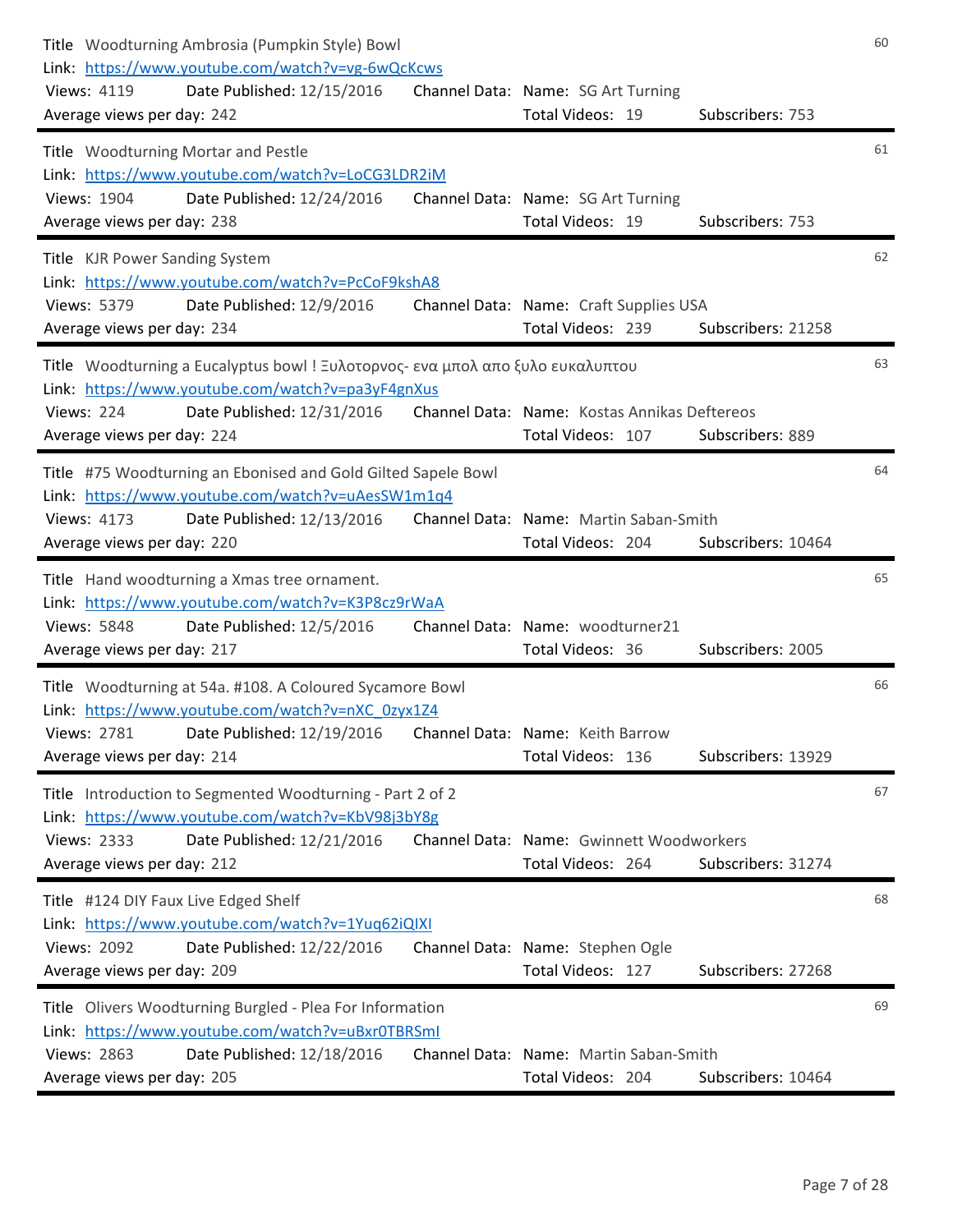| Title Birds of a Feather Woodturning Pt 1 of 2<br>Link: https://www.youtube.com/watch?v=SvYfkx8ByHQ<br>Date Published: 12/22/2016<br><b>Views: 2013</b><br>Average views per day: 201          | Channel Data: Name: Mike Peace Woodturning<br>Subscribers: 9154<br>Total Videos: 163        | 70 |
|------------------------------------------------------------------------------------------------------------------------------------------------------------------------------------------------|---------------------------------------------------------------------------------------------|----|
| Title WWGOA Live: December 2016<br>Link: https://www.youtube.com/watch?v=XyTDs4i1kwc<br>Date Published: 12/8/2016<br><b>Views: 4598</b><br>Average views per day: 192                          | Channel Data: Name: WoodWorkers Guild Of America<br>Total Videos: 435<br>Subscribers: 79375 | 71 |
| Title Woodturning at 54a. #107. A Stemmed Yew Bowl<br>Link: https://www.youtube.com/watch?v=9MwDGAMNejA<br>Date Published: 12/15/2016<br><b>Views: 3096</b><br>Average views per day: 182      | Channel Data: Name: Keith Barrow<br>Total Videos: 136<br>Subscribers: 13929                 | 72 |
| Title Walnut Bangle for Paula<br>Link: https://www.youtube.com/watch?v=qeOJHUGXV2U<br><b>Views: 541</b><br>Date Published: 12/29/2016<br>Average views per day: 180                            | Channel Data: Name: Daniel Vilarino<br>Total Videos: 169<br>Subscribers: 8613               | 73 |
| Title Two Part Vase - (Frank Bowers)<br>Link: https://www.youtube.com/watch?v=jkSPtz4y-AQ<br>Views: 5406<br>Date Published: 12/2/2016<br>Average views per day: 180                            | Channel Data: Name: Gwinnett Woodworkers<br>Total Videos: 264<br>Subscribers: 31274         | 74 |
| Title Snowman Stocking Hanger<br>Link: https://www.youtube.com/watch?v=3rbbFmuXjIQ<br>Views: 1260<br>Date Published: 12/25/2016<br>Average views per day: 180                                  | Channel Data: Name: RJBWoodTurner<br>Total Videos: 251<br>Subscribers: 15664                | 75 |
| Title Coves are Not Just for Spindles<br>Link: https://www.youtube.com/watch?v=FpnxUy7fGHI<br>Date Published: 12/16/2016<br>Views: 2783<br>Average views per day: 174                          | Channel Data: Name: Mike Peace Woodturning<br>Total Videos: 163<br>Subscribers: 9154        | 76 |
| Title BB-8 Follow-up<br>Link: https://www.youtube.com/watch?v=Pz8-eW4S230<br>Views: 1040<br>Date Published: 12/26/2016<br>Average views per day: 173                                           | Channel Data: Name: Carl Jacobson<br>Total Videos: 81<br>Subscribers: 11854                 | 77 |
| Title Naked Turner Plywood and Welding to Make Shelving<br>Link: https://www.youtube.com/watch?v=HKhY9vy4PA0<br><b>Views: 2024</b><br>Date Published: 12/20/2016<br>Average views per day: 169 | Channel Data: Name: Erik Anderson<br>Total Videos: 301<br>Subscribers: 14655                | 78 |
| Title Birds of a Feather Woodturning Pt 2 of 2<br>Link: https://www.youtube.com/watch?v=lxDuJZ7kZU8<br>Views: 1672<br>Date Published: 12/22/2016<br>Average views per day: 167                 | Channel Data: Name: Mike Peace Woodturning<br>Subscribers: 9154<br>Total Videos: 163        | 79 |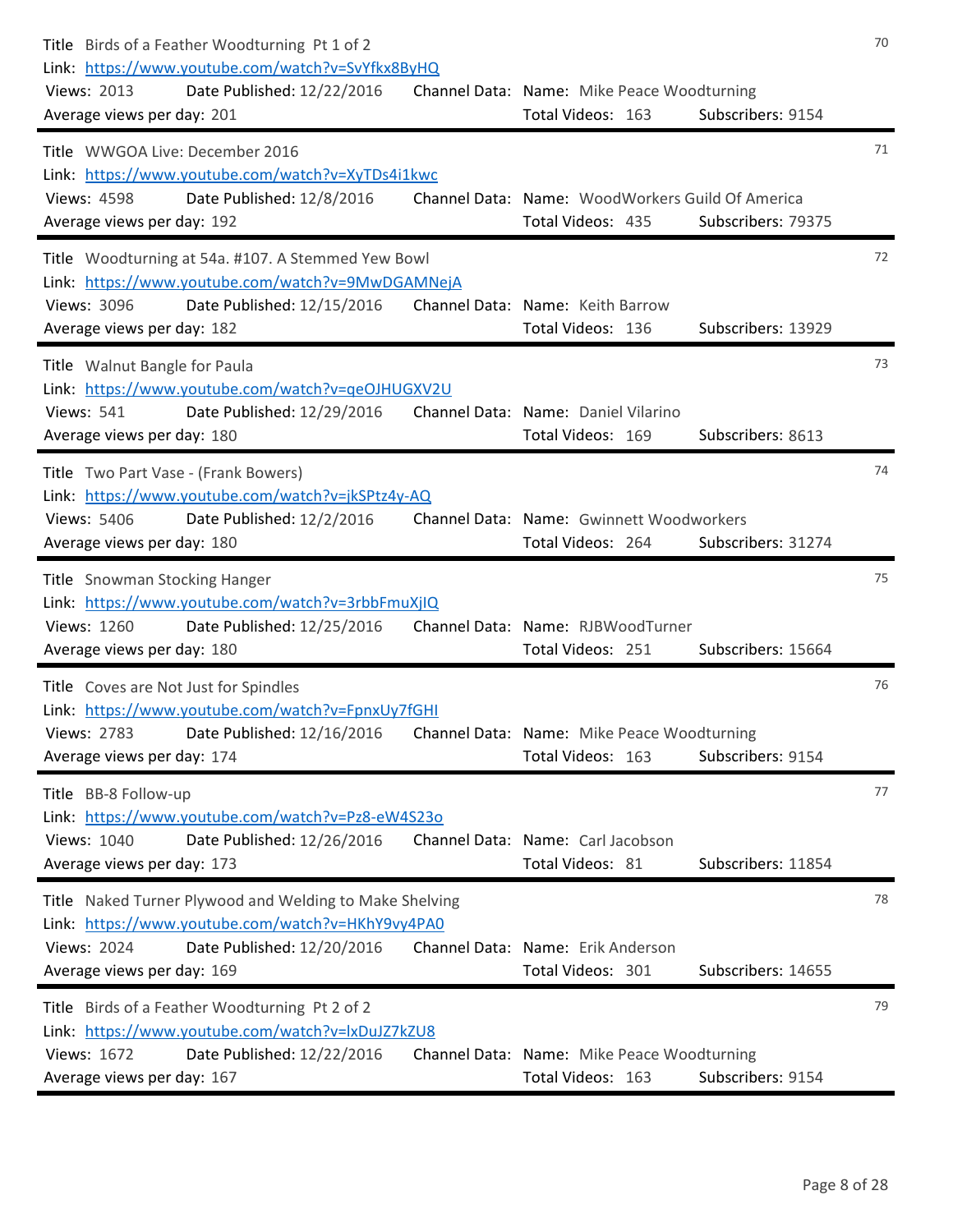| Title Wood Turning - Black Dog Workshop Visit (Time lapse)<br>Link: https://www.youtube.com/watch?v=YvaTcFFN7eA<br>Views: 3940<br>Date Published: 12/8/2016<br>Average views per day: 164          | Channel Data: Name: Mike Waldt<br>Total Videos: 193<br>Subscribers: 45079          | 80 |
|----------------------------------------------------------------------------------------------------------------------------------------------------------------------------------------------------|------------------------------------------------------------------------------------|----|
| Title Wood Turning a Sweetgum bowl with anchor inlay<br>Link: https://www.youtube.com/watch?v=3xPNWdydPZ4<br><b>Views: 2907</b><br>Date Published: 12/14/2016<br>Average views per day: 162        | Channel Data: Name: Tommy Akridge Designs<br>Total Videos: 59<br>Subscribers: 4669 | 81 |
| Title The Brooch - Easy Wood-Turning Project<br>Link: https://www.youtube.com/watch?v=QTfDEXR-SUU<br><b>Views: 462</b><br>Date Published: 12/29/2016<br>Average views per day: 154                 | Channel Data: Name: PeteTGIF<br>Total Videos: 161<br>Subscribers: 2821             | 82 |
| Title E64 Twas the Night Before Christmas<br>Link: https://www.youtube.com/watch?v=00UM0IctS34<br>Views: 1371<br>Date Published: 12/23/2016<br>Average views per day: 152                          | Channel Data: Name: Martin Saban-Smith<br>Total Videos: 204<br>Subscribers: 10464  | 83 |
| Title Viewers Choice Christmas Ornament Challenge 2016<br>Link: https://www.youtube.com/watch?v=2eGPZpu8ZwE<br>Views: 3464<br>Date Published: 12/9/2016<br>Average views per day: 151              | Channel Data: Name: As Wood Turns<br>Subscribers: 16984<br>Total Videos: 246       | 84 |
| Title Preparing Green Cherry - Not Solely For Bowls<br>Link: https://www.youtube.com/watch?v=2sE6fj1Omlo<br>Views: 2386<br>Date Published: 12/16/2016<br>Average views per day: 149                | Channel Data: Name: As Wood Turns<br>Total Videos: 246<br>Subscribers: 16984       | 85 |
| Title A Practice Day<br>Link: https://www.youtube.com/watch?v=EO-OxMQPIMU<br>Views: 148 Date Published: 12/31/2016 Channel Data: Name: Ian Maude<br>Average views per day: 148                     | Total Videos: 73<br>Subscribers: 846                                               | 86 |
| Title Woodturning at 54a. #106.A Maple box with patterned lid<br>Link: https://www.youtube.com/watch?v=vk9Wc8aCdGQ<br>Date Published: 12/11/2016<br>Views: 3097<br>Average views per day: 147      | Channel Data: Name: Keith Barrow<br>Total Videos: 136<br>Subscribers: 13929        | 87 |
| Title Angle Gauge<br>Link: https://www.youtube.com/watch?v=ym8F3xlSo3M<br><b>Views: 2629</b><br>Date Published: 12/14/2016<br>Average views per day: 146                                           | Channel Data: Name: woodturningwithtim1<br>Total Videos: 87<br>Subscribers: 27865  | 88 |
| Title Making an Enjoyable Video: woodturning with Sam Angelo<br>Link: https://www.youtube.com/watch?v=BvJirOjzUMI<br><b>Views: 4202</b><br>Date Published: 12/3/2016<br>Average views per day: 145 | Channel Data: Name: WYOMINGWOODTURNER<br>Subscribers: 31264<br>Total Videos: 357   | 89 |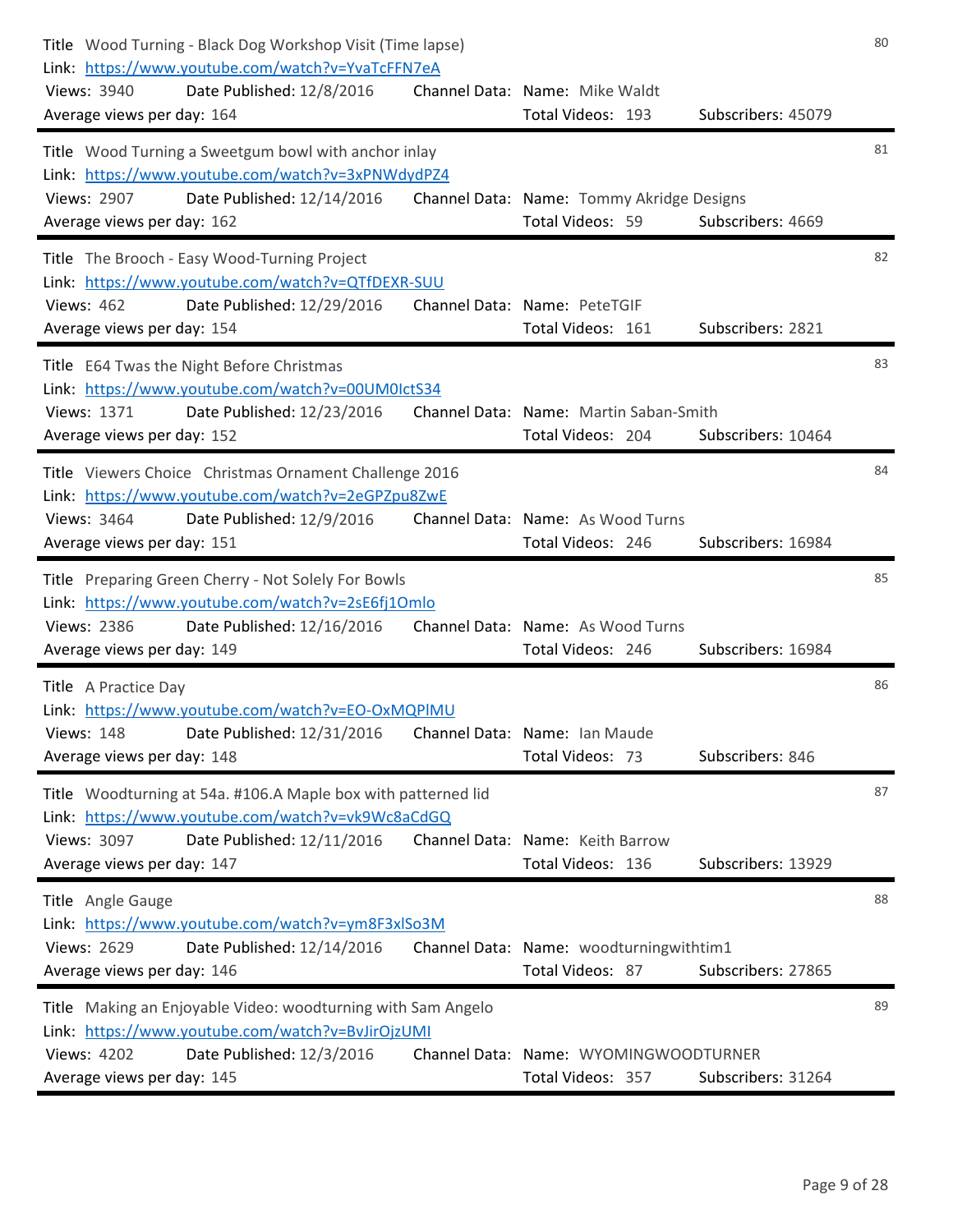| Title MADE AND TURNED STABILIZED BLANK INTO SMALL BOX!<br>Link: https://www.youtube.com/watch?v=7KGwFHIK5Ns<br><b>Views: 2274</b><br>Date Published: 12/16/2016<br>Average views per day: 142            | Channel Data: Name: NZ WoodTurning<br>Total Videos: 86<br>Subscribers: 6647           | 90 |
|----------------------------------------------------------------------------------------------------------------------------------------------------------------------------------------------------------|---------------------------------------------------------------------------------------|----|
| Title E63 Cherry Bowl's Back! A Look Back at Style and Stationery<br>Link: https://www.youtube.com/watch?v=i2cTu3UcU8s<br><b>Views: 2146</b><br>Date Published: 12/16/2016<br>Average views per day: 134 | Channel Data: Name: Martin Saban-Smith<br>Total Videos: 204<br>Subscribers: 10464     | 91 |
| Title #74 Turning a Mike Waldt Inspired Wood Goblet Chalice<br>Link: https://www.youtube.com/watch?v=T0J0d4KYU6c<br>Views: 3467<br>Date Published: 12/5/2016<br>Average views per day: 128               | Channel Data: Name: Martin Saban-Smith<br>Total Videos: 204<br>Subscribers: 10464     | 92 |
| Title Woodturning and Ebonising Black Locust (offended scene cut)<br>Link: https://www.youtube.com/watch?v=okhGCNYayIY<br>Views: 1745<br>Date Published: 12/18/2016<br>Average views per day: 125        | Channel Data: Name: SG Art Turning<br>Total Videos: 19<br>Subscribers: 753            | 93 |
| Title My Angel Make an angel in 15 min<br>Link: https://www.youtube.com/watch?v=vxab17KAMTk<br>Views: 1230<br>Date Published: 12/22/2016<br>Average views per day: 123                                   | Channel Data: Name: Rebel Turner<br>Total Videos: 193<br>Subscribers: 6243            | 94 |
| Title E62 - Christmas Giveaway, a Rant About Theft and NEW HS Retailers<br>Link: https://www.youtube.com/watch?v=s8ZUIGZj-Xg<br>Views: 2819<br>Date Published: 12/9/2016<br>Average views per day: 123   | Channel Data: Name: Martin Saban-Smith<br>Total Videos: 204<br>Subscribers: 10464     | 95 |
| Title Wood Turning - My Guide to Eccentric Goblets #3<br>Link: https://www.youtube.com/watch?v=PcMXCGnoboM<br>Views: 3644 Date Published: 12/2/2016<br>Average views per day: 121                        | Channel Data: Name: Mike Waldt<br>Total Videos: 193<br>Subscribers: 45079             | 96 |
| Title Retro Key Chain and the Sh+t from 2016<br>Link: https://www.youtube.com/watch?v=ROdAd1DWPC0<br><b>Views: 120</b><br>Date Published: 12/31/2016<br>Average views per day: 120                       | Channel Data: Name: PeteTGIF<br>Total Videos: 161<br>Subscribers: 2821                | 97 |
| Title Amazing Wood Woodturning Time lapse<br>Link: https://www.youtube.com/watch?v=yP6xNLsvVxE<br>Views: 2820<br>Date Published: 12/8/2016<br>Average views per day: 118                                 | Channel Data: Name: SG Art Turning<br>Total Videos: 19<br>Subscribers: 753            | 98 |
| Title Apple Root Clock - Woodturning<br>Link: https://www.youtube.com/watch?v=Hs 2T-NhgmM<br>Views: 3448<br>Date Published: 12/2/2016<br>Average views per day: 115                                      | Channel Data: Name: Fabian's Tiny Workshop<br>Total Videos: 163<br>Subscribers: 44633 | 99 |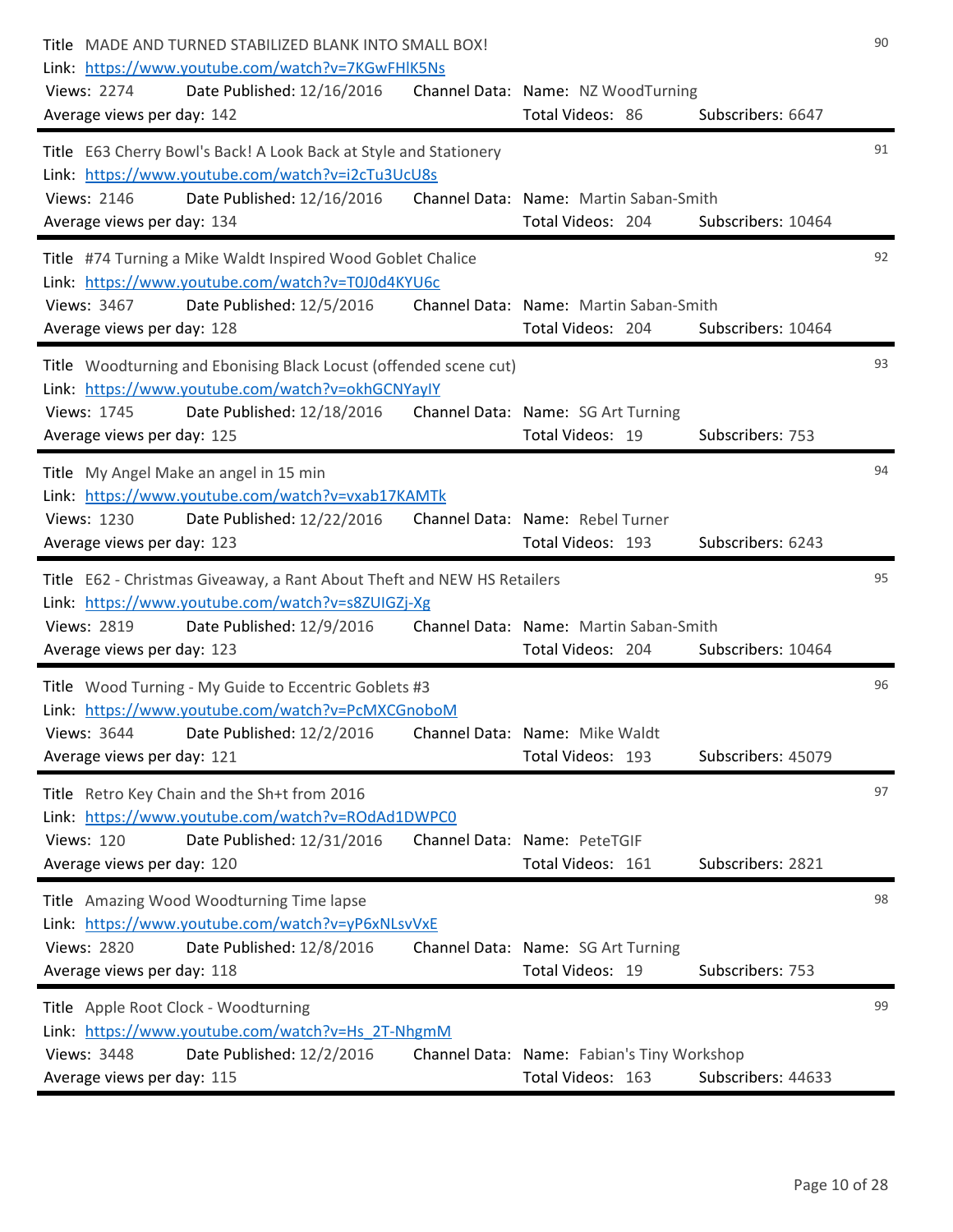| Title Woodturning at 54a. #105. First go with an eccentric chuck<br>Link: https://www.youtube.com/watch?v=NuDIDHRJuPc<br>Date Published: 12/8/2016<br>Views: 2756<br>Average views per day: 115 | Channel Data: Name: Keith Barrow<br>Total Videos: 136<br>Subscribers: 13929                     | 100 |
|-------------------------------------------------------------------------------------------------------------------------------------------------------------------------------------------------|-------------------------------------------------------------------------------------------------|-----|
| Title Inside Out Turned Ornament<br>Link: https://www.youtube.com/watch?v=CYrfybrWIGQ                                                                                                           |                                                                                                 | 101 |
| Date Published: 12/21/2016<br><b>Views: 1249</b><br>Average views per day: 114                                                                                                                  | Channel Data: Name: McCauley's Design<br>Total Videos: 83<br>Subscribers: 13543                 |     |
| Title Naked Turner Beads Of Courage Colaboration<br>Link: https://www.youtube.com/watch?v=fuWQ5A9wSB0<br><b>Views: 2587</b><br>Date Published: 12/9/2016<br>Average views per day: 112          | Channel Data: Name: Erik Anderson<br>Total Videos: 301<br>Subscribers: 14655                    | 102 |
| Title Thanks a Million! 2016 In Review                                                                                                                                                          |                                                                                                 | 103 |
| Link: https://www.youtube.com/watch?v=dipO_oC-UJg<br>Views: 1011<br>Date Published: 12/23/2016<br>Average views per day: 112                                                                    | Channel Data: Name: Mike Peace Woodturning<br>Total Videos: 163<br>Subscribers: 9154            |     |
| Title My Secret Santa Gift!<br>Link: https://www.youtube.com/watch?v=pOCP9KoCPA0<br>Date Published: 12/25/2016<br>Views: 774<br>Average views per day: 111                                      | Channel Data: Name: Chris Pine<br>Total Videos: 88<br>Subscribers: 9878                         | 104 |
| Title VFD Whine noise removed I turn a Christmas tree by Al Furtado                                                                                                                             |                                                                                                 | 105 |
| Link: https://www.youtube.com/watch?v=hwjlT0EUxJY<br>Views: 1325<br>Date Published: 12/20/2016<br>Average views per day: 110                                                                    | Channel Data: Name: Rebel Turner<br>Subscribers: 6243<br>Total Videos: 193                      |     |
| Title Burl Wood Bowl Blanks - Where Do You Start?<br>Link: https://www.youtube.com/watch?v=g-kMo9W095E                                                                                          |                                                                                                 | 106 |
| Views: 3309 Date Published: 12/2/2016<br>Average views per day: 110                                                                                                                             | Channel Data: Name: WoodWorkers Guild Of America<br>Total Videos: 435<br>Subscribers: 79375     |     |
| Title Frutero de Nogal para Shoumyo y Nitya                                                                                                                                                     |                                                                                                 | 107 |
| Link: https://www.youtube.com/watch?v=jKwT7eJAu3I<br><b>Views: 2075</b><br>Date Published: 12/13/2016<br>Average views per day: 109                                                             | Channel Data: Name: Daniel Vilarino<br>Total Videos: 169<br>Subscribers: 8613                   |     |
| Title Woodturning - a vinegar stained oak bowl<br>Link: https://www.youtube.com/watch?v=WVrcDqVKLmo<br><b>Views: 2711</b>                                                                       | Channel Data: Name: Andrea Zanini                                                               | 108 |
| Date Published: 12/5/2016<br>Average views per day: 100                                                                                                                                         | Total Videos: 15<br>Subscribers: 1152                                                           |     |
| Title Meatl Spinning with home made tools 1<br>Link: https://www.youtube.com/watch?v=j22pDYX2Mvo                                                                                                |                                                                                                 | 109 |
| <b>Views: 597</b><br>Date Published: 12/26/2016<br>Average views per day: 100                                                                                                                   | Channel Data: Name: Cyrus Fillmore (Time Lapse Turner)<br>Subscribers: 2516<br>Total Videos: 96 |     |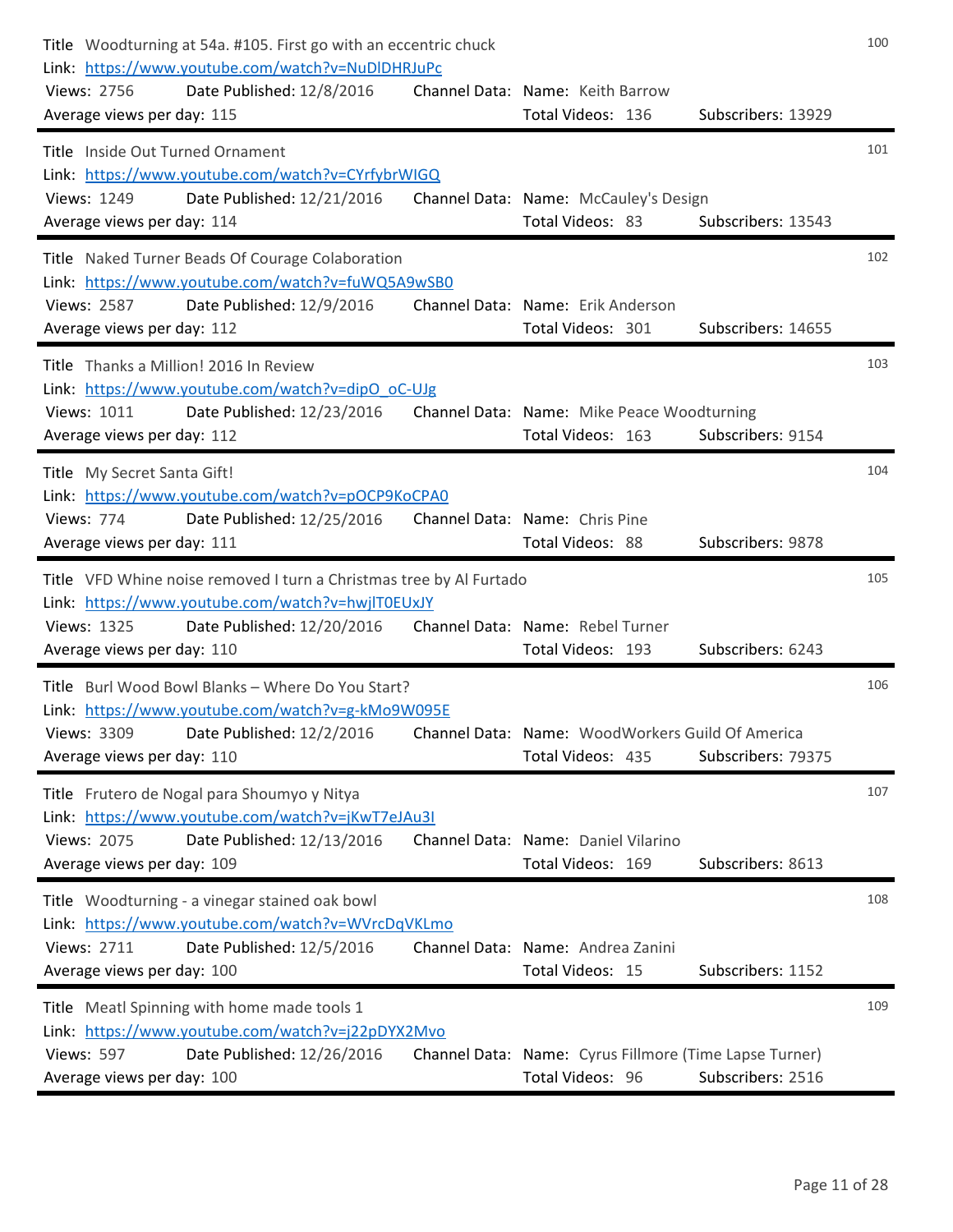| Title Woodturning a Twisted Candle Stand Using Multi Axis Turning - (by Bill Lynch)<br>Link: https://www.youtube.com/watch?v=QzGQrIFKRGY<br>Views: 2845<br>Date Published: 12/3/2016<br>Average views per day: 98 | Channel Data: Name: Gwinnett Woodworkers<br>Total Videos: 264     | Subscribers: 31274 | 110 |
|-------------------------------------------------------------------------------------------------------------------------------------------------------------------------------------------------------------------|-------------------------------------------------------------------|--------------------|-----|
| Title Woodturning Mortar Black Walnut<br>Link: https://www.youtube.com/watch?v=4XzCyahux Q                                                                                                                        |                                                                   |                    | 111 |
| Date Published: 12/5/2016<br><b>Views: 2549</b><br>Average views per day: 94                                                                                                                                      | Channel Data: Name: SG Art Turning<br>Total Videos: 19            | Subscribers: 753   |     |
| Title Birds of a Feather Woodturning - Short Version<br>Link: https://www.youtube.com/watch?v=Aq-1lbjt0Zw<br><b>Views: 942</b><br>Date Published: 12/22/2016                                                      | Channel Data: Name: Mike Peace Woodturning                        |                    | 112 |
| Average views per day: 94                                                                                                                                                                                         | Total Videos: 163                                                 | Subscribers: 9154  |     |
| Title Woodturning a flower shaped plate! ξυλοτορνος - κατασκευη πιατου σε σχημα λουλουδιου!<br>Link: https://www.youtube.com/watch?v=9SwDPunXPO0                                                                  |                                                                   |                    | 113 |
| <b>Views: 1398</b><br>Date Published: 12/17/2016<br>Average views per day: 93                                                                                                                                     | Channel Data: Name: Kostas Annikas Deftereos<br>Total Videos: 107 | Subscribers: 889   |     |
| Title Biggest bowl flies away<br>Link: https://www.youtube.com/watch?v=XwVd2Zaesxc<br><b>Views: 2693</b><br>Date Published: 12/3/2016<br>Average views per day: 93                                                | Channel Data: Name: Rebel Turner<br>Total Videos: 193             | Subscribers: 6243  | 114 |
| Title A Christmas Tea Light Holder                                                                                                                                                                                |                                                                   |                    | 115 |
| Link: https://www.youtube.com/watch?v=v-QViyf9fao<br><b>Views: 1438</b><br>Date Published: 12/16/2016<br>Average views per day: 90                                                                                | Channel Data: Name: RickTurns<br>Total Videos: 79                 | Subscribers: 4687  |     |
| Title Woodworker's Journal Preview<br>Link: https://www.youtube.com/watch?v=Maex NjVQk8                                                                                                                           |                                                                   |                    | 116 |
| Views: 1043 Date Published: 12/20/2016 Channel Data: Name: Rockler Woodworking and Hardware<br>Average views per day: 87                                                                                          | Total Videos: 487                                                 | Subscribers: 41282 |     |
| Title Woodturning pens - Κατασκευη στυλο στον ξυλοτορνο<br>Link: https://www.youtube.com/watch?v=MxtZkDE9KMs                                                                                                      |                                                                   |                    | 117 |
| Date Published: 12/24/2016<br><b>Views: 689</b><br>Average views per day: 86                                                                                                                                      | Channel Data: Name: Kostas Annikas Deftereos<br>Total Videos: 107 | Subscribers: 889   |     |
| Title Woodturning a Modified Snowman Pen (12 turns of Christmas)                                                                                                                                                  |                                                                   |                    | 118 |
| Link: https://www.youtube.com/watch?v=T99vXHegpRQ<br><b>Views: 2494</b><br>Date Published: 12/3/2016                                                                                                              | Channel Data: Name: Templeboy Turnings                            |                    |     |
| Average views per day: 86                                                                                                                                                                                         | Total Videos: 91                                                  | Subscribers: 16315 |     |
| Title Microcrystalline Wax - Part 1 - Just What Is Microcrystalline Wax?<br>Link: https://www.youtube.com/watch?v=Pv83S3T2Qpw                                                                                     |                                                                   |                    | 119 |
| <b>Views: 339</b><br>Date Published: 12/28/2016<br>Average views per day: 85                                                                                                                                      | Channel Data: Name: RickTurns<br>Total Videos: 79                 | Subscribers: 4687  |     |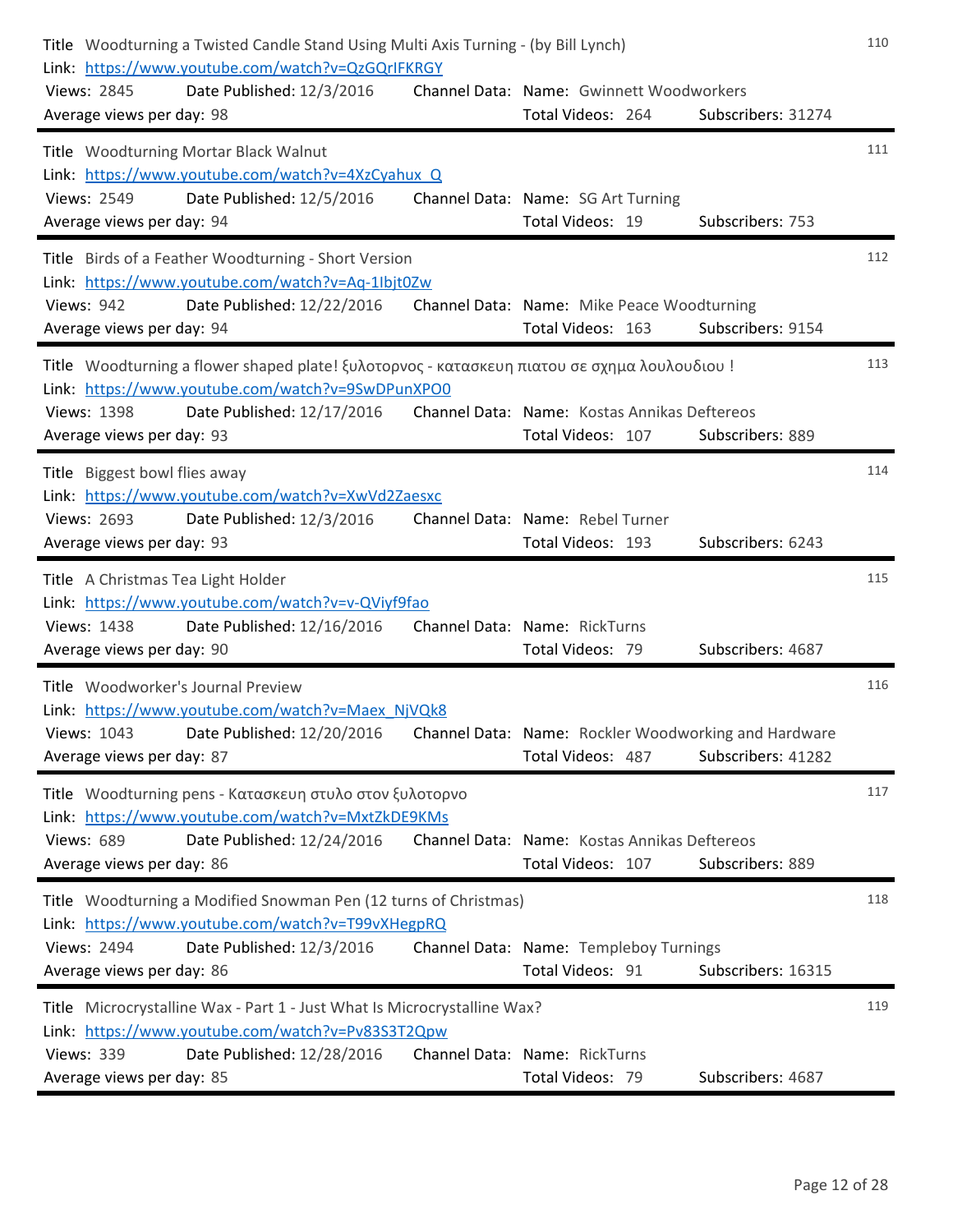| Title GRACIAS ARGENTINAGRACIAS EMILIANO - Arte en Torno<br>Link: https://www.youtube.com/watch?v=K2IxWhRB0Ao                                      | 120                |
|---------------------------------------------------------------------------------------------------------------------------------------------------|--------------------|
| Views: 1511<br>Date Published: 12/14/2016<br>Channel Data: Name: Arte en Torno<br>Total Videos: 234<br>Average views per day: 84                  | Subscribers: 20835 |
| Title Drechselstube Neckarsteinach                                                                                                                | 121                |
| Link: https://www.youtube.com/watch?v=E9Sw1f4Np0E<br>Date Published: 12/15/2016<br>Views: 1424<br>Channel Data: Name: Drechselstube               |                    |
| Total Videos: 11<br>Average views per day: 84                                                                                                     | Subscribers: 330   |
| Title Manejo técnico del sesgo parte 1 de 5 - Arte en Torno<br>Link: https://www.youtube.com/watch?v=rm skGNObvo                                  | 122                |
| Channel Data: Name: Arte en Torno<br><b>Views: 1329</b><br>Date Published: 12/16/2016                                                             |                    |
| Total Videos: 234<br>Average views per day: 83                                                                                                    | Subscribers: 20835 |
| Title Manejo técnico del sesgo parte 4 de 5 - Arte en Torno<br>Link: https://www.youtube.com/watch?v=5wPV8IIX 00                                  | 123                |
| Views: 1243<br>Date Published: 12/17/2016<br>Channel Data: Name: Arte en Torno                                                                    |                    |
| Total Videos: 234<br>Average views per day: 83                                                                                                    | Subscribers: 20835 |
| Title MAKING A COLOURED RESIN BLANK TO TURN!                                                                                                      | 124                |
| Link: https://www.youtube.com/watch?v=WEQOpi-El3g<br>Views: 1439<br>Date Published: 12/14/2016<br>Channel Data: Name: NZ WoodTurning              |                    |
| Total Videos: 86<br>Average views per day: 80                                                                                                     | Subscribers: 6647  |
| Title Adaptable Abstract Sculpture Desk Toy                                                                                                       | 125                |
| Link: https://www.youtube.com/watch?v=JH5z cL7TdY                                                                                                 |                    |
| Views: 2375<br>Date Published: 12/2/2016<br>Channel Data: Name: As Wood Turns                                                                     |                    |
| Total Videos: 246<br>Average views per day: 79                                                                                                    | Subscribers: 16984 |
| Title #18 Woodturning a maple snowman! Easy Christmas project :)<br>Link: https://www.youtube.com/watch?v=Ekwt11IF8yU                             | 126                |
| Date Published: 12/6/2016    Channel Data: Name: PolishWoodturner<br>Views: 2016                                                                  |                    |
| Total Videos: 23<br>Average views per day: 78                                                                                                     | Subscribers: 945   |
| Title WOODTURNING A CHRISTMAS DECORATION!                                                                                                         | 127                |
| Link: https://www.youtube.com/watch?v=Q8K6-Xp0OLg                                                                                                 |                    |
| <b>Views: 2316</b><br>Date Published: 12/2/2016<br>Channel Data: Name: NZ WoodTurning<br>Total Videos: 86<br>Average views per day: 77            | Subscribers: 6647  |
|                                                                                                                                                   |                    |
|                                                                                                                                                   |                    |
| Title Secret Santa Project 2016                                                                                                                   | 128                |
| Link: https://www.youtube.com/watch?v=EaiAp3dEAWM<br><b>Views: 585</b><br>Date Published: 12/24/2016<br>Channel Data: Name: Chris Pine            |                    |
| Total Videos: 88<br>Average views per day: 73                                                                                                     | Subscribers: 9878  |
| Title Small ring box by Dan Douthart                                                                                                              | 129                |
| Link: https://www.youtube.com/watch?v=83tPSJYTRHI<br><b>Views: 1598</b><br>Date Published: 12/10/2016<br>Channel Data: Name: Gwinnett Woodworkers |                    |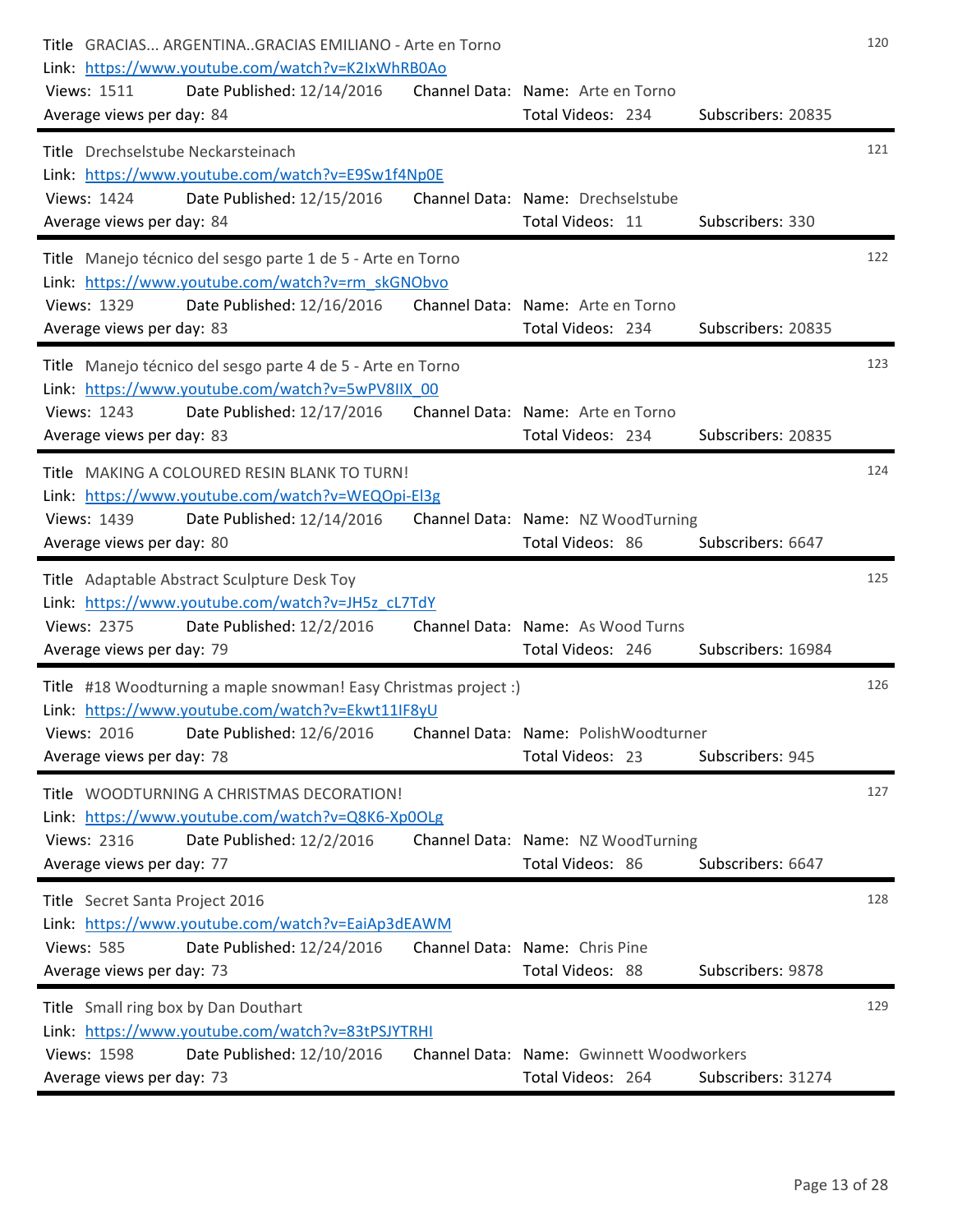| Title WOODTURNING A SMALL VASE WITH A GOLDEN INLAY!<br>Link: https://www.youtube.com/watch?v=RF7BtmDod4E<br>Views: 1647<br>Date Published: 12/9/2016<br>Average views per day: 72          | Channel Data: Name: NZ WoodTurning<br>Total Videos: 86                | Subscribers: 6647  | 130 |
|--------------------------------------------------------------------------------------------------------------------------------------------------------------------------------------------|-----------------------------------------------------------------------|--------------------|-----|
| Title Woodturning a Santa Gift Sack Ornement (TURN 3 OF THE 12 TURNS OF CHRISTMAS)<br>Link: https://www.youtube.com/watch?v=cv243tmE1HU<br>Date Published: 12/18/2016<br><b>Views: 964</b> | Channel Data: Name: Templeboy Turnings                                |                    | 131 |
| Average views per day: 69                                                                                                                                                                  | Total Videos: 91                                                      | Subscribers: 16315 |     |
| Title 2016 Woodworking Bloopers and Merry Christmas!<br>Link: https://www.youtube.com/watch?v=xmWdl 8V-ho<br><b>Views: 679</b><br>Date Published: 12/22/2016                               | Channel Data: Name: Kuffys Woodwork                                   |                    | 132 |
| Average views per day: 68                                                                                                                                                                  | Total Videos: 21                                                      | Subscribers: 325   |     |
| Title Manejo técnico del sesgo parte 5 de 5 - Arte en Torno<br>Link: https://www.youtube.com/watch?v=jYk2GbWo36A<br>Views: 1014<br>Date Published: 12/17/2016                              | Channel Data: Name: Arte en Torno                                     |                    | 133 |
| Average views per day: 68                                                                                                                                                                  | Total Videos: 234                                                     | Subscribers: 20835 |     |
| Title Preparing, blanks and a thank you<br>Link: https://www.youtube.com/watch?v=kAeo4BbJEpI                                                                                               |                                                                       |                    | 134 |
| <b>Views: 676</b><br>Date Published: 12/22/2016<br>Average views per day: 68                                                                                                               | Channel Data: Name: Bram the Wadesmill woodturner<br>Total Videos: 18 | Subscribers: 348   |     |
| Title Ray's Project Updates No2 - Vertical lathe, South bend build, ammo can test box<br>Link: https://www.youtube.com/watch?v=k14JQAGW7kI                                                 |                                                                       |                    | 135 |
| Date Published: 12/20/2016<br><b>Views: 804</b><br>Average views per day: 67                                                                                                               | Channel Data: Name: Ray Pena<br>Total Videos: 138                     | Subscribers: 4852  |     |
| Title Microcrystalline Wax - Part 5 - Summary of Results<br>Link: https://www.youtube.com/watch?v=c94LVmbP7VM                                                                              |                                                                       |                    | 136 |
| Date Published: 12/28/2016<br><b>Views: 267</b><br>Average views per day: 67                                                                                                               | Channel Data: Name: RickTurns<br>Total Videos: 79                     | Subscribers: 4687  |     |
| Title Scrap Segmented Bowl Fail or Maybe Not                                                                                                                                               |                                                                       |                    | 137 |
| Link: https://www.youtube.com/watch?v=2T8VZITRR o<br>Views: 63<br>Date Published: 12/31/2016<br>Average views per day: 63                                                                  | Channel Data: Name: Ken Moon - Moonpie Creations<br>Total Videos: 88  | Subscribers: 711   |     |
| Title Hawaii's Woodshow Masters 2016                                                                                                                                                       |                                                                       |                    | 138 |
| Link: https://www.youtube.com/watch?v=AeUd5uZ5B50                                                                                                                                          |                                                                       |                    |     |
| <b>Views: 371</b><br>Date Published: 12/26/2016<br>Average views per day: 62                                                                                                               | Channel Data: Name: Andy Cole<br>Total Videos: 5                      | Subscribers: 1272  |     |
| Title Woodturning a Christmas pudding tea-light box THE 12 TURNS OF CHRISTMAS<br>Link: https://www.youtube.com/watch?v=VypHvavhFmg                                                         |                                                                       |                    | 139 |
| Views: 1541<br>Date Published: 12/7/2016<br>Average views per day: 62                                                                                                                      | Channel Data: Name: Templeboy Turnings<br>Total Videos: 91            | Subscribers: 16315 |     |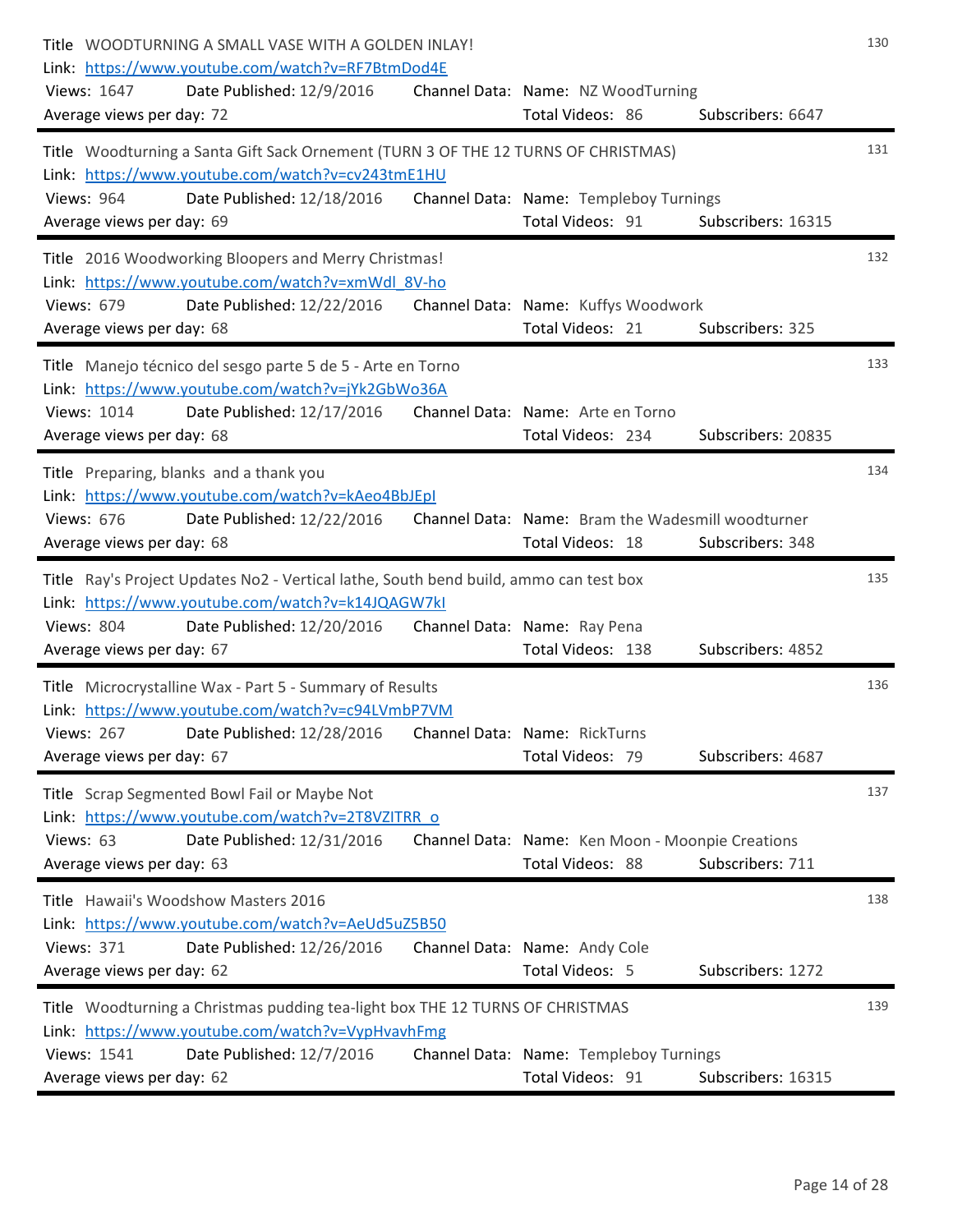| Title Homemade VERTICAL wood lathe PART 2 - Steel base and assembly<br>Link: https://www.youtube.com/watch?v=so4Xwhq-VS8 |                                                             |                    | 140 |
|--------------------------------------------------------------------------------------------------------------------------|-------------------------------------------------------------|--------------------|-----|
| Views: 1845<br>Date Published: 12/1/2016<br>Average views per day: 60                                                    | Channel Data: Name: Ray Pena<br>Total Videos: 138           | Subscribers: 4852  |     |
| Title Does Santa Wobble?                                                                                                 |                                                             |                    | 141 |
| Link: https://www.youtube.com/watch?v=F1hEMU9KfQ4<br>Date Published: 12/2/2016<br>Views: 1723                            | Channel Data: Name: Mike Peace Woodturning                  |                    |     |
| Average views per day: 57                                                                                                | Total Videos: 163                                           | Subscribers: 9154  |     |
| Title VFD upgrade part 1 by Al Furtado                                                                                   |                                                             |                    | 142 |
| Link: https://www.youtube.com/watch?v=OS4LxSZWpQE<br>Views: 1416<br>Date Published: 12/6/2016                            | Channel Data: Name: Rebel Turner                            |                    |     |
| Average views per day: 54                                                                                                | Total Videos: 193                                           | Subscribers: 6243  |     |
| Title Manejo técnico del sesgo parte 3 de 5 - Arte en Torno<br>Link: https://www.youtube.com/watch?v=07LvM39-J1A         |                                                             |                    | 143 |
| <b>Views: 868</b><br>Date Published: 12/16/2016                                                                          | Channel Data: Name: Arte en Torno                           |                    |     |
| Average views per day: 54                                                                                                | Total Videos: 234                                           | Subscribers: 20835 |     |
| Title Manejo técnico del sesgo parte 2 de 5 - Arte en Torno<br>Link: https://www.youtube.com/watch?v=xZl48Io6RFc         |                                                             |                    | 144 |
| <b>Views: 851</b><br>Date Published: 12/16/2016                                                                          | Channel Data: Name: Arte en Torno                           |                    |     |
| Average views per day: 53                                                                                                | Total Videos: 234                                           | Subscribers: 20835 |     |
| Title Figured Walnut Fruit Bowl for Nitya and Shoumyo                                                                    |                                                             |                    | 145 |
| Link: https://www.youtube.com/watch?v=Fv2lROidgxQ<br>Views: 1003<br>Date Published: 12/13/2016                           | Channel Data: Name: Daniel Vilarino                         |                    |     |
| Average views per day: 53                                                                                                | Total Videos: 169                                           | Subscribers: 8613  |     |
| Title Grandson's First Bowl # 59                                                                                         |                                                             |                    | 146 |
| Link: https://www.youtube.com/watch?v=kWUQIiA1mjc                                                                        |                                                             |                    |     |
| Views: 525 Date Published: 12/22/2016 Channel Data: Name: Arkansas Woodturner<br>Average views per day: 53               | Total Videos: 38                                            | Subscribers: 1455  |     |
| Title E61 Discount on Crimson Guitar Stains for You and Phone is IN!!!                                                   |                                                             |                    | 147 |
| Link: https://www.youtube.com/watch?v=Gd0pxn0Nrxk                                                                        |                                                             |                    |     |
| Views: 1562<br>Date Published: 12/2/2016<br>Average views per day: 52                                                    | Channel Data: Name: Martin Saban-Smith<br>Total Videos: 204 | Subscribers: 10464 |     |
|                                                                                                                          |                                                             |                    |     |
| Title Big Walnut Bowl<br>Link: https://www.youtube.com/watch?v=pqh9hHdmaRM                                               |                                                             |                    | 148 |
| Views: 1455<br>Date Published: 12/4/2016                                                                                 | Channel Data: Name: Arkansas Woodturner                     |                    |     |
| Average views per day: 52                                                                                                | Total Videos: 38                                            | Subscribers: 1455  |     |
| Title Christmas Tree Shelf Follow Up and List of Upgrades<br>Link: https://www.youtube.com/watch?v=2KjSH-dblAc           |                                                             |                    | 149 |
| Views: 1067<br>Date Published: 12/11/2016                                                                                | Channel Data: Name: RJBWoodTurner                           |                    |     |
| Average views per day: 51                                                                                                | Total Videos: 251                                           | Subscribers: 15664 |     |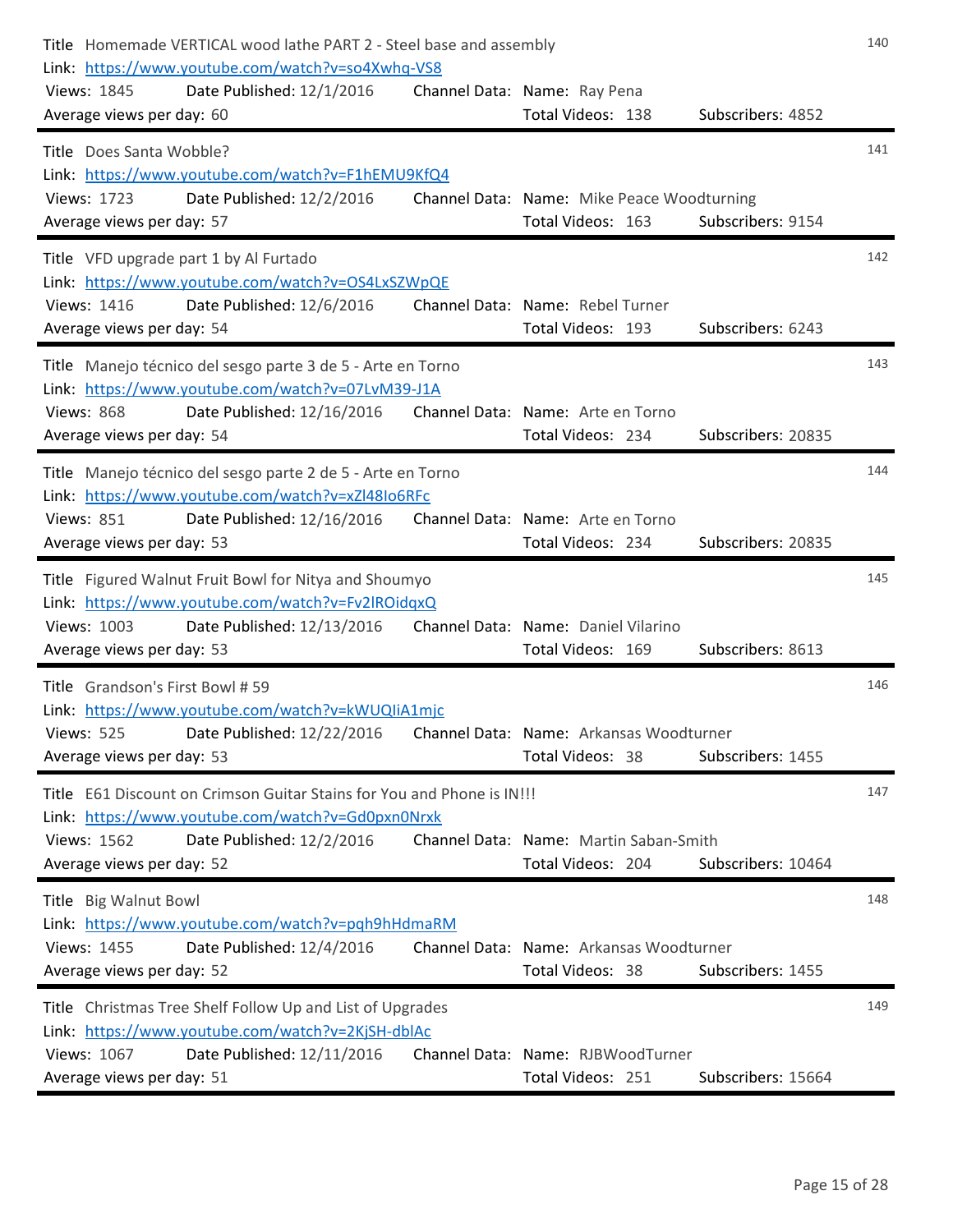| Title My New Grizzley G0800<br>Link: https://www.youtube.com/watch?v=y9ymgU8t72o<br>Date Published: 12/14/2016<br><b>Views: 908</b><br>Average views per day: 50                                                            | Channel Data: Name: Arkansas Woodturner<br>Total Videos: 38     | Subscribers: 1455  | 150 |
|-----------------------------------------------------------------------------------------------------------------------------------------------------------------------------------------------------------------------------|-----------------------------------------------------------------|--------------------|-----|
| Title Wood Turning: A Trumpet Bowl from a Box Elder Bowl Blank<br>Link: https://www.youtube.com/watch?v=BaxJBoT8XrI<br><b>Views: 489</b><br>Date Published: 12/22/2016<br>Average views per day: 49                         | Channel Data: Name: Turning Round<br>Total Videos: 100          | Subscribers: 2772  | 151 |
| Title Moment of Peace #10<br>Link: https://www.youtube.com/watch?v=4 dxZgKWVW0<br>Views: 1315<br>Date Published: 12/5/2016<br>Average views per day: 49                                                                     | Channel Data: Name: Mike Peace Woodturning<br>Total Videos: 163 | Subscribers: 9154  | 152 |
| Title Microcrystalline Wax - Part 2 - Testing for Brilliance<br>Link: https://www.youtube.com/watch?v=2oFSPktN5Ec<br><b>Views: 190</b><br>Date Published: 12/28/2016<br>Average views per day: 48                           | Channel Data: Name: RickTurns<br>Total Videos: 79               | Subscribers: 4687  | 153 |
| Title Lathe tool sharpening<br>Link: https://www.youtube.com/watch?v=QO5ikGO5i0c<br><b>Views: 663</b><br>Date Published: 12/18/2016<br>Average views per day: 47                                                            | Channel Data: Name: Rich McNatt<br>Total Videos: 141            | Subscribers: 2561  | 154 |
| Title Sunday Night Live with the Templeboy Turner (Twisted Stem Goblet)<br>Link: https://www.youtube.com/watch?v=17IAbK5OD3M<br>Views: 1309<br>Date Published: 12/4/2016<br>Average views per day: 47                       | Channel Data: Name: Templeboy Turnings<br>Total Videos: 91      | Subscribers: 16315 | 155 |
| Title VFD upgrade part 3 by Al Furtado<br>Link: https://www.youtube.com/watch?v=itYsm8ho0jo<br><b>Views: 667</b><br>Date Published: 12/17/2016<br>Average views per day: 44                                                 | Channel Data: Name: Rebel Turner<br>Total Videos: 193           | Subscribers: 6243  | 156 |
| Title Sunday night Live With The templeboy Turner (Chat about Woodturning and Youtube)<br>Link: https://www.youtube.com/watch?v=eaAa UjH9a4<br><b>Views: 607</b><br>Date Published: 12/18/2016<br>Average views per day: 43 | Channel Data: Name: Templeboy Turnings<br>Total Videos: 91      | Subscribers: 16315 | 157 |
| Title 2 Yarn Bowls Part 2<br>Link: https://www.youtube.com/watch?v=tf81MBzURYE<br><b>Views: 426</b><br>Date Published: 12/22/2016<br>Average views per day: 43                                                              | Channel Data: Name: Ian Maude<br>Total Videos: 73               | Subscribers: 846   | 158 |
| Title Ray's Project Updates No1 - Vertical lathe, plywood boat, boat trailer<br>Link: https://www.youtube.com/watch?v=aUzRSb8-C1I<br><b>Views: 793</b><br>Date Published: 12/13/2016<br>Average views per day: 42           | Channel Data: Name: Ray Pena<br>Total Videos: 138               | Subscribers: 4852  | 159 |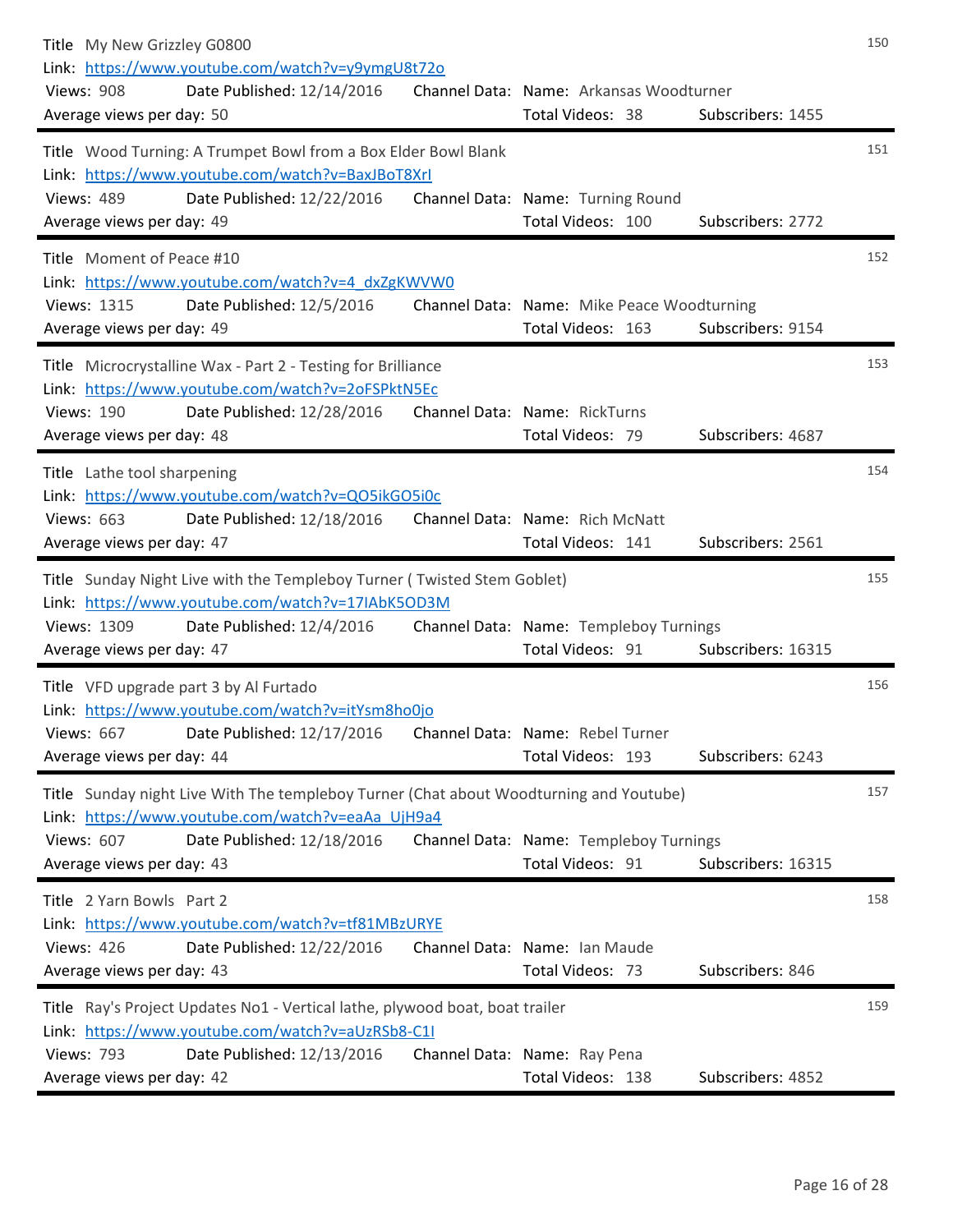| Title #19 Step-by-step high gloss CA glue finish for woodturning<br>Link: https://www.youtube.com/watch?v=EcBAyFSXxWs<br>Views: 622<br>Date Published: 12/17/2016<br>Average views per day: 41        | Channel Data: Name: PolishWoodturner<br>Total Videos: 23    | Subscribers: 945   | 160 |
|-------------------------------------------------------------------------------------------------------------------------------------------------------------------------------------------------------|-------------------------------------------------------------|--------------------|-----|
| Title Live Edge Ambrosia Bowl Woodturning Time-lapse Part 3<br>Link: https://www.youtube.com/watch?v=f2jUQD9of2s<br>Date Published: 12/14/2016<br><b>Views: 743</b><br>Average views per day: 41      | Channel Data: Name: SG Art Turning<br>Total Videos: 19      | Subscribers: 753   | 161 |
| Title The Pecker<br>Link: https://www.youtube.com/watch?v=dTiIp9JhXpo<br>Views: 1004<br>Date Published: 12/7/2016<br>Average views per day: 40                                                        | Channel Data: Name: Arkansas Woodturner<br>Total Videos: 38 | Subscribers: 1455  | 162 |
| Title Y-Wing Follow-Up<br>Link: https://www.youtube.com/watch?v=K76CARqb3tE<br><b>Views: 792</b><br>Date Published: 12/12/2016<br>Average views per day: 40                                           | Channel Data: Name: Carl Jacobson<br>Total Videos: 81       | Subscribers: 11854 | 163 |
| Title Practicing The Skew (Mini Box) - Episode 46<br>Link: https://www.youtube.com/watch?v=yK8Bxyq2ymE<br><b>Views: 308</b><br>Date Published: 12/24/2016<br>Average views per day: 39                | Channel Data: Name: Paul Lockwood<br>Total Videos: 48       | Subscribers: 475   | 164 |
| Title Cioccolatini al tornio - Chocolates on the lathe<br>Link: https://www.youtube.com/watch?v=Fn4THyxkbR4<br><b>Views: 346</b><br>Date Published: 12/23/2016<br>Average views per day: 38           | Channel Data: Name: Mauro il tornitore<br>Total Videos: 95  | Subscribers: 997   | 165 |
| Title Turning a Grinder My Way #58<br>Link: https://www.youtube.com/watch?v=eQeNhmhIO50<br>Views: 668 Date Published: 12/14/2016 Channel Data: Name: Arkansas Woodturner<br>Average views per day: 37 | Total Videos: 38                                            | Subscribers: 1455  | 166 |
| Title Microcrystalline Wax: Just How Small Is It, Anyway?<br>Link: https://www.youtube.com/watch?v=8PmommsagxA<br>Date Published: 12/11/2016<br><b>Views: 774</b><br>Average views per day: 37        | Channel Data: Name: RickTurns<br>Total Videos: 79           | Subscribers: 4687  | 167 |
| Title Wood Turning a Spinning Top on the lathe<br>Link: https://www.youtube.com/watch?v=uO2rHG8aaXU<br><b>Views: 539</b><br>Date Published: 12/17/2016<br>Average views per day: 36                   | Channel Data: Name: Turning Round<br>Total Videos: 100      | Subscribers: 2772  | 168 |
| Title VFD upgrade part 2 by Al Furtado<br>Link: https://www.youtube.com/watch?v=I6AKogUP-LE<br><b>Views: 825</b><br>Date Published: 12/9/2016<br>Average views per day: 36                            | Channel Data: Name: Rebel Turner<br>Total Videos: 193       | Subscribers: 6243  | 169 |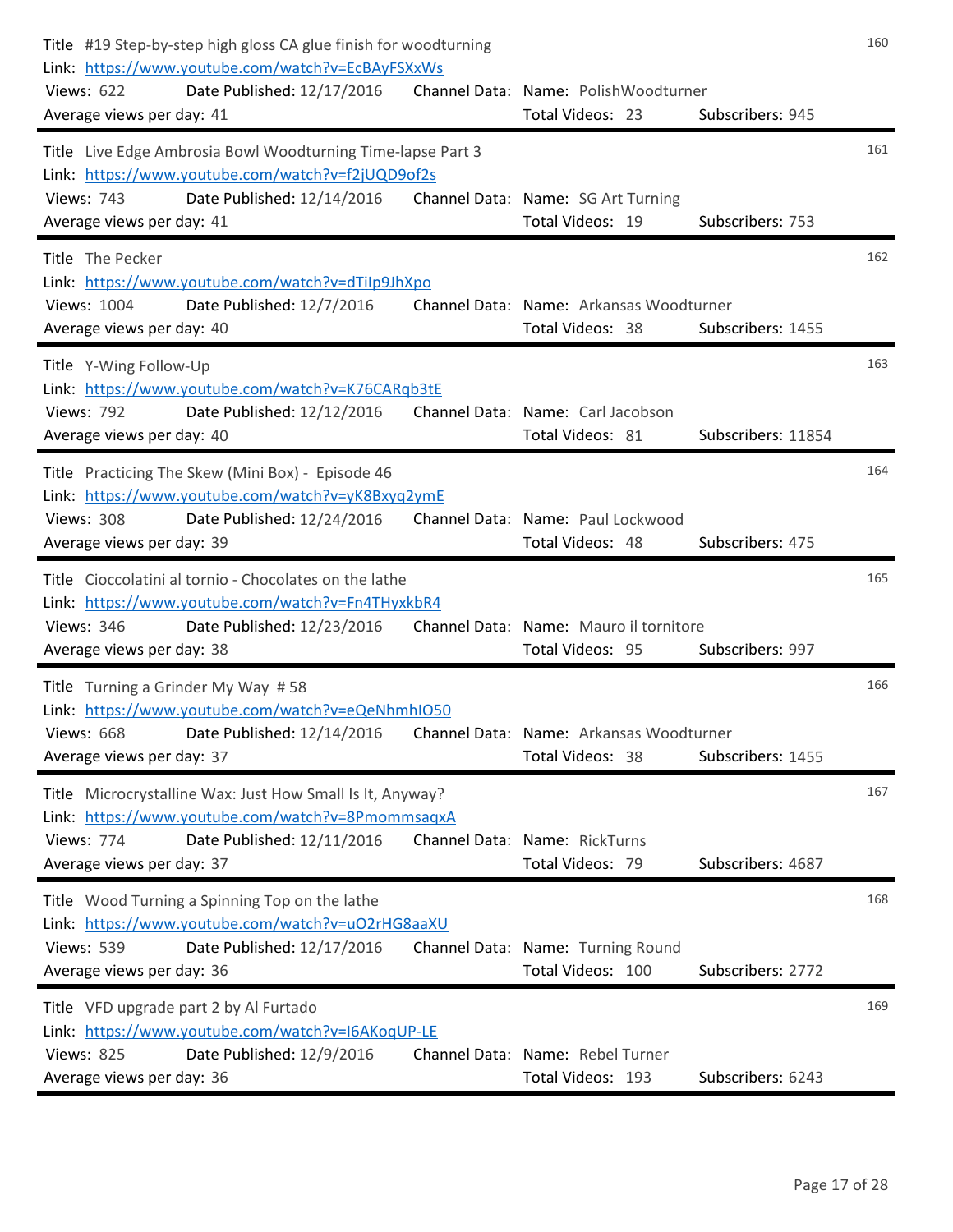| Title Woodturning Christmas Ornaments<br>Link: https://www.youtube.com/watch?v=PTMvvV2osN4<br><b>Views: 821</b><br>Date Published: 12/9/2016<br>Average views per day: 36                                                              | Channel Data: Name: Mike-N-Texas Woodturning<br>Total Videos: 14           | Subscribers: 220   | 170 |
|----------------------------------------------------------------------------------------------------------------------------------------------------------------------------------------------------------------------------------------|----------------------------------------------------------------------------|--------------------|-----|
| Title Елочка на токарном (Tree on a lathe.)<br>Link: https://www.youtube.com/watch?v=9aDAWjTBYh4<br>Date Published: 12/20/2016<br><b>Views: 421</b><br>Average views per day: 35                                                       | Channel Data: Name: Aleksey Bek<br>Total Videos: 188                       | Subscribers: 939   | 171 |
| Title Cracked Oak<br>Link: https://www.youtube.com/watch?v=5D6TN4kU-RY<br><b>Views: 593</b><br>Date Published: 12/15/2016<br>Average views per day: 35                                                                                 | Channel Data: Name: Rich McNatt<br>Total Videos: 141                       | Subscribers: 2561  | 172 |
| Title Woodturning -Make a traditional Greek Anti stress toy !! Ξυλοτορνος Κατασκευη Μπεγλεριου !!<br>Link: https://www.youtube.com/watch?v=sGGx5cL5NGA<br><b>Views: 759</b><br>Date Published: 12/10/2016<br>Average views per day: 35 | Channel Data: Name: Kostas Annikas Deftereos<br>Total Videos: 107          | Subscribers: 889   | 173 |
| Title Woodturning Breech Bowl English, Francais<br>Link: https://www.youtube.com/watch?v= 0z3ZN-a758<br><b>Views: 646</b><br>Date Published: 12/13/2016<br>Average views per day: 34                                                   | Channel Data: Name: SG Art Turning<br>Total Videos: 19                     | Subscribers: 753   | 174 |
| Title Woodturning Q&A Airstream Follow-up<br>Link: https://www.youtube.com/watch?v=df-sw0bnfP4<br><b>Views: 917</b><br>Date Published: 12/5/2016<br>Average views per day: 34                                                          | Channel Data: Name: Carl Jacobson<br>Total Videos: 81                      | Subscribers: 11854 | 175 |
| Title Wood & Resin project<br>Link: https://www.youtube.com/watch?v=2alu6TFRJ58<br>Views: 225 Date Published: 12/25/2016<br>Average views per day: 32                                                                                  | Channel Data: Name: SCCFORUM<br>Total Videos: 50                           | Subscribers: 129   | 176 |
| Title Microcrystalline Wax - Part 3 - Testing for Wear Resistance<br>Link: https://www.youtube.com/watch?v=-CZc7FGEYYk<br><b>Views: 125</b><br>Date Published: 12/28/2016<br>Average views per day: 31                                 | Channel Data: Name: RickTurns<br>Total Videos: 79                          | Subscribers: 4687  | 177 |
| Title Making Metal Spinning Tools Pt2<br>Link: https://www.youtube.com/watch?v=Ik6Qy9xpfdo<br><b>Views: 464</b><br>Date Published: 12/17/2016<br>Average views per day: 31                                                             | Channel Data: Name: Cyrus Fillmore (Time Lapse Turner)<br>Total Videos: 96 | Subscribers: 2516  | 178 |
| Title Natural Edge White Oak Bowl<br>Link: https://www.youtube.com/watch?v=H0I3NUIHI74<br><b>Views: 751</b><br>Date Published: 12/7/2016<br>Average views per day: 30                                                                  | Channel Data: Name: Arkansas Woodturner<br>Total Videos: 38                | Subscribers: 1455  | 179 |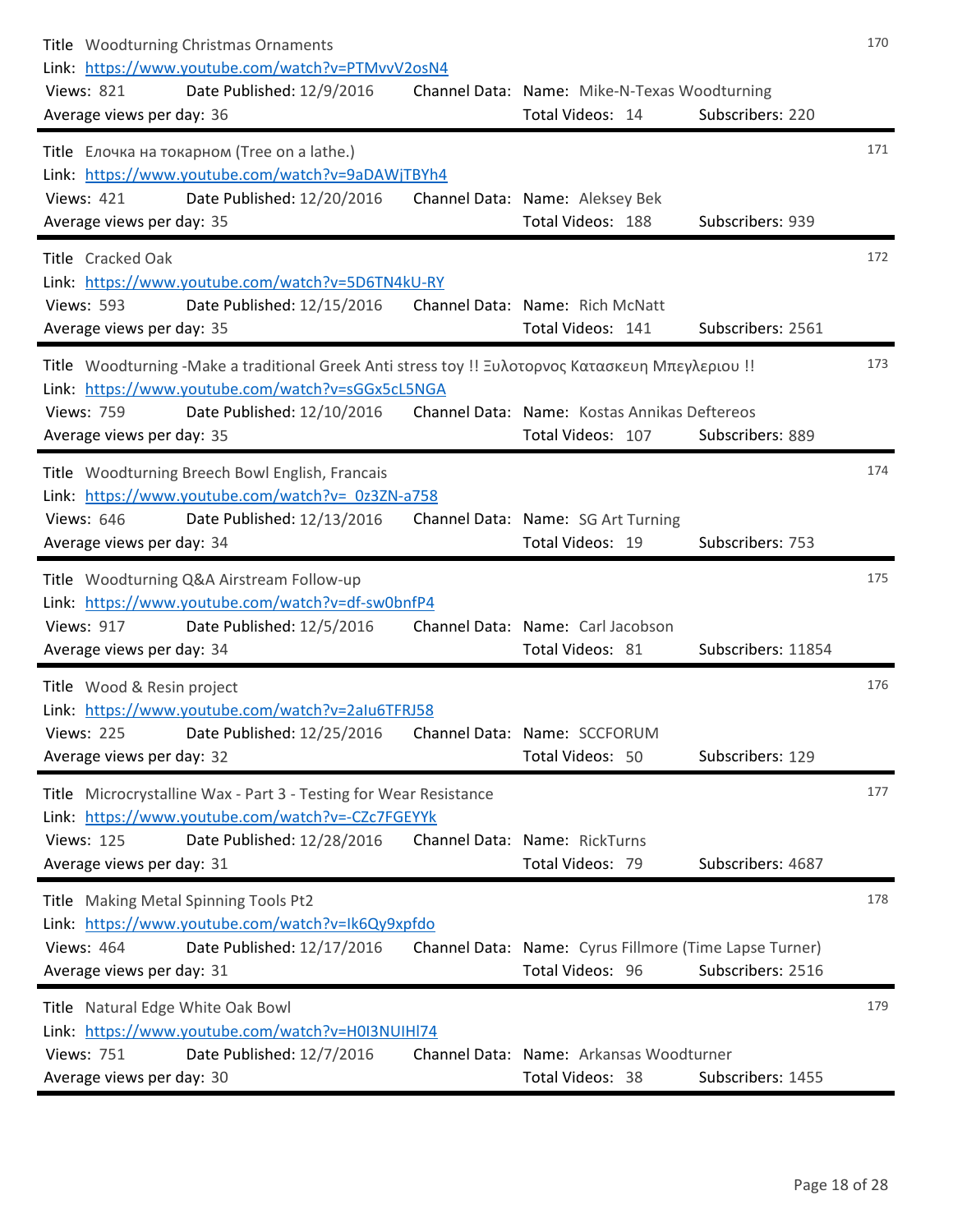| Title Turning a Needle Minder<br>Link: https://www.youtube.com/watch?v=poZte4vXIKw<br><b>Views: 747</b><br>Date Published: 12/7/2016<br>Average views per day: 30                       | Channel Data: Name: SP Wood Art<br>Total Videos: 48                        | Subscribers: 3363 | 180 |
|-----------------------------------------------------------------------------------------------------------------------------------------------------------------------------------------|----------------------------------------------------------------------------|-------------------|-----|
| Title Hope Easy Set Threading Jig<br>Link: https://www.youtube.com/watch?v=YynGxuEQGYM<br><b>Views: 357</b><br>Date Published: 12/20/2016<br>Average views per day: 30                  | Channel Data: Name: Simon Hope<br>Total Videos: 6                          | Subscribers: 104  | 181 |
| Title Woodturning bowl Giveaway 1000 subscriber<br>Link: https://www.youtube.com/watch?v=AcaamrdZPI0<br><b>Views: 410</b><br>Date Published: 12/18/2016<br>Average views per day: 29    | Channel Data: Name: SG Art Turning<br>Total Videos: 19                     | Subscribers: 753  | 182 |
| Title Le PicBois - Laser Engraving<br>Link: https://www.youtube.com/watch?v=CDwNEvKJbO8<br><b>Views: 775</b><br>Date Published: 12/3/2016<br>Average views per day: 27                  | Channel Data: Name: Le PicBois<br>Total Videos: 90                         | Subscribers: 4235 | 183 |
| Title Sweet Chestnut Bowl<br>Link: https://www.youtube.com/watch?v=usngtxACDVE<br><b>Views: 415</b><br>Date Published: 12/16/2016<br>Average views per day: 26                          | Channel Data: Name: The Woodworking Shed<br>Total Videos: 34               | Subscribers: 122  | 184 |
| Title Making Metal Spinning tools Pt 1<br>Link: https://www.youtube.com/watch?v=x0ivguEAa2U<br><b>Views: 570</b><br>Date Published: 12/10/2016<br>Average views per day: 26             | Channel Data: Name: Cyrus Fillmore (Time Lapse Turner)<br>Total Videos: 96 | Subscribers: 2516 | 185 |
| Title Turning a Three Sided Box<br>Link: https://www.youtube.com/watch?v=Xe9Fi1yaBkQ<br>Views: 565 Date Published: 12/10/2016 Channel Data: Name: PeteTGIF<br>Average views per day: 26 | Total Videos: 161                                                          | Subscribers: 2821 | 186 |
| Title Three Orange Plates #51<br>Link: https://www.youtube.com/watch?v=u dkBJpHja0<br><b>Views: 687</b><br>Date Published: 12/5/2016<br>Average views per day: 25                       | Channel Data: Name: Arkansas Woodturner<br>Total Videos: 38                | Subscribers: 1455 | 187 |
| Title Lots of Pens for Presents - Episode 45<br>Link: https://www.youtube.com/watch?v=YFsoC5CrQOk<br><b>Views: 251</b><br>Date Published: 12/22/2016<br>Average views per day: 25       | Channel Data: Name: Paul Lockwood<br>Total Videos: 48                      | Subscribers: 475  | 188 |
| Title Turning a Walnut and Oak Yarn Bowl<br>Link: https://www.youtube.com/watch?v=KCUY3lkQCcl<br>Views: 75<br>Date Published: 12/29/2016<br>Average views per day: 25                   | Channel Data: Name: Fatso's Workshop<br>Total Videos: 23                   | Subscribers: 58   | 189 |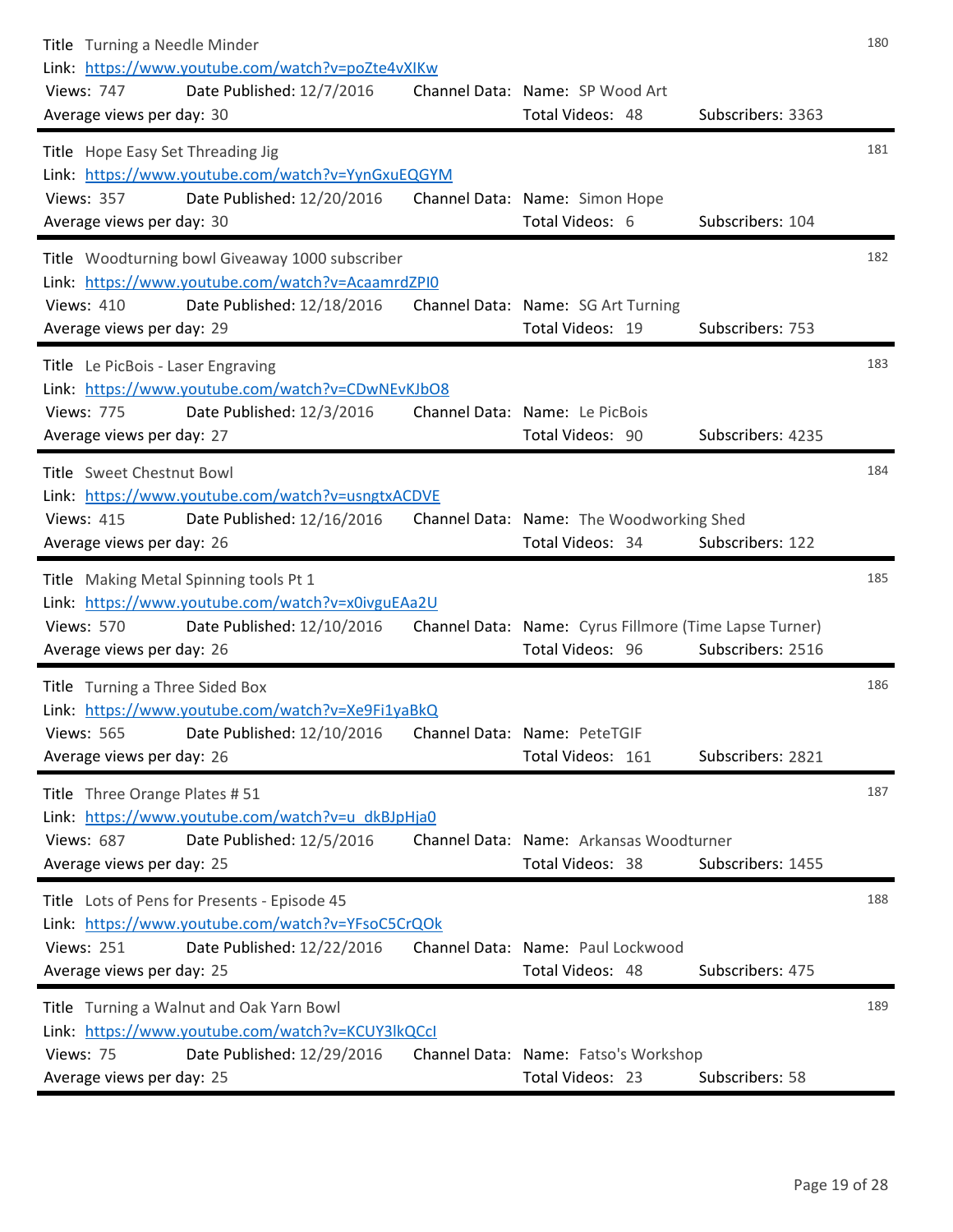| Title Finding Center on a Log<br>Link: https://www.youtube.com/watch?v=wEvbfnlMfVo<br><b>Views: 423</b><br>Date Published: 12/15/2016<br>Average views per day: 25                                 | Channel Data: Name: PeteTGIF<br>Total Videos: 161           | Subscribers: 2821 | 190 |
|----------------------------------------------------------------------------------------------------------------------------------------------------------------------------------------------------|-------------------------------------------------------------|-------------------|-----|
| Title Wet Oak Platter - Episode 44<br>Link: https://www.youtube.com/watch?v=WUZo8FxzJnc<br>Date Published: 12/16/2016<br><b>Views: 394</b><br>Average views per day: 25                            | Channel Data: Name: Paul Lockwood<br>Total Videos: 48       | Subscribers: 475  | 191 |
| Title C'YA (next yr)<br>Link: https://www.youtube.com/watch?v=J8vVG8Veteg<br><b>Views: 242</b><br>Date Published: 12/22/2016<br>Average views per day: 24                                          | Channel Data: Name: Rich McNatt<br>Total Videos: 141        | Subscribers: 2561 | 192 |
| Title Turning a Gavel and Block<br>Link: https://www.youtube.com/watch?v=YGQGLox5cl4<br><b>Views: 626</b><br>Date Published: 12/6/2016<br>Average views per day: 24                                | Channel Data: Name: Barry's Woodturning<br>Total Videos: 13 | Subscribers: 354  | 193 |
| Title Le PicBois - Custom Fridge Magnets<br>Link: https://www.youtube.com/watch?v=Yx-LZfukF3w<br><b>Views: 742</b><br>Date Published: 12/1/2016<br>Average views per day: 24                       | Channel Data: Name: Le PicBois<br>Total Videos: 90          | Subscribers: 4235 | 194 |
| Title Wooden Bic Pen - Penna Bic di legno<br>Link: https://www.youtube.com/watch?v=swXh9XWnVNo<br><b>Views: 641</b><br>Date Published: 12/3/2016<br>Average views per day: 22                      | Channel Data: Name: Mauro il tornitore<br>Total Videos: 95  | Subscribers: 997  | 195 |
| Title Turning Tops<br>Link: https://www.youtube.com/watch?v=W cVr7LSB1w<br>Date Published: 12/4/2016<br><b>Views: 586</b><br>Average views per day: 21                                             | Channel Data: Name: Peter Matthew<br>Total Videos: 173      | Subscribers: 2433 | 196 |
| Title New Woodturning Videos In November 2016<br>Link: https://www.youtube.com/watch?v=Twcl911I4q4<br><b>Views: 469</b><br>Date Published: 12/8/2016<br>Average views per day: 20                  | Channel Data: Name: RickTurns<br>Total Videos: 79           | Subscribers: 4687 | 197 |
| Title Microcrystalline Wax - Part 4 - Testing for Moisture Resistance<br>Link: https://www.youtube.com/watch?v=DdSCRnfXFtg<br>Views: 78<br>Date Published: 12/28/2016<br>Average views per day: 20 | Channel Data: Name: RickTurns<br>Total Videos: 79           | Subscribers: 4687 | 198 |
| Title Walk Around Bowl #56<br>Link: https://www.youtube.com/watch?v=tJ1qGCt7Jf0<br><b>Views: 561</b><br>Date Published: 12/3/2016<br>Average views per day: 19                                     | Channel Data: Name: Arkansas Woodturner<br>Total Videos: 38 | Subscribers: 1455 | 199 |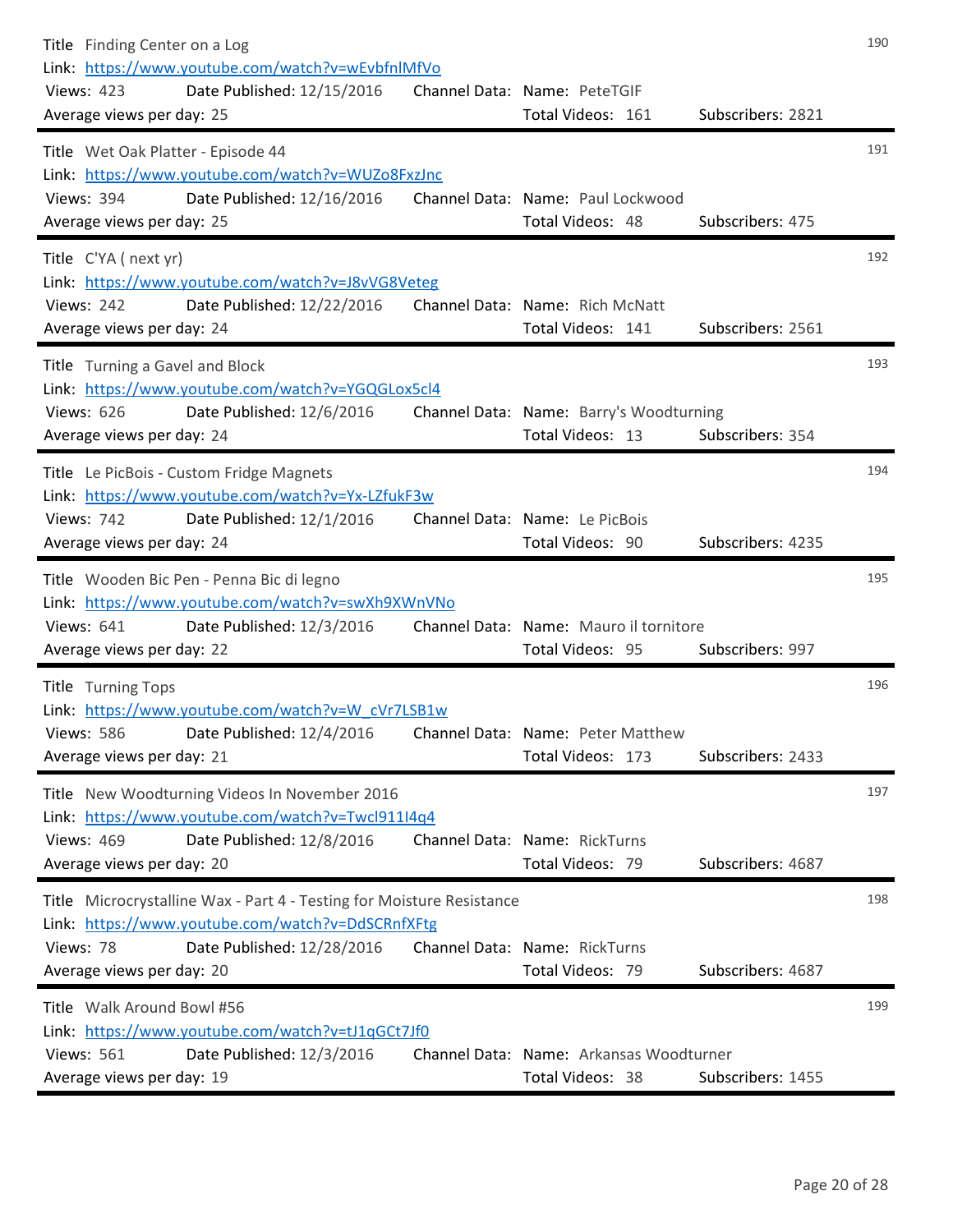| Title Roberts Drechselbude - Ein Teelicht<br>Link: https://www.youtube.com/watch?v=u6LdL1ydvrU<br><b>Views: 187</b><br>Date Published: 12/22/2016<br>Average views per day: 19                 | Channel Data: Name: Robert S.<br>Total Videos: 16                 | Subscribers: 46   | 200 |
|------------------------------------------------------------------------------------------------------------------------------------------------------------------------------------------------|-------------------------------------------------------------------|-------------------|-----|
| Title Making The 2 MM Pencil<br>Link: https://www.youtube.com/watch?v=W2XPcFl7enl<br><b>Views: 578</b><br>Date Published: 12/1/2016<br>Average views per day: 19                               | Channel Data: Name: Lynn Lacey<br>Total Videos: 57                | Subscribers: 1701 | 201 |
| Title Twas the Night before Christmas, Willem's Woodnotes                                                                                                                                      |                                                                   |                   | 202 |
| Link: https://www.youtube.com/watch?v=QDJfLggRjSo<br><b>Views: 146</b><br>Date Published: 12/24/2016<br>Average views per day: 18                                                              | Channel Data: Name: Willem Kossen<br>Total Videos: 23             | Subscribers: 503  |     |
| Title Woodturning fail !<br>Link: https://www.youtube.com/watch?v=vM3m UF68dc                                                                                                                  |                                                                   |                   | 203 |
| <b>Views: 550</b><br>Date Published: 12/1/2016<br>Average views per day: 18                                                                                                                    | Channel Data: Name: Kostas Annikas Deftereos<br>Total Videos: 107 | Subscribers: 889  |     |
| Title Woodturning Finishing Ambrosia live edge bowl<br>Link: https://www.youtube.com/watch?v=qBd32IofywU<br><b>Views: 474</b><br>Date Published: 12/5/2016<br>Average views per day: 18        | Channel Data: Name: SG Art Turning<br>Total Videos: 19            | Subscribers: 753  | 204 |
| Title WOOD TURNING - Garden Dibble                                                                                                                                                             |                                                                   |                   | 205 |
| Link: https://www.youtube.com/watch?v=bxVs7nCTG2s<br><b>Views: 191</b><br>Date Published: 12/21/2016<br>Average views per day: 17                                                              | Channel Data: Name: The Third Twig<br>Total Videos: 12            | Subscribers: 57   |     |
| Title My Home made Lichtenberg Burner<br>Link: https://www.youtube.com/watch?v=0pXpsCYXx34<br>Views: 155 Date Published: 12/23/2016 Channel Data: Name: MARK Baid<br>Average views per day: 17 | Total Videos: 112                                                 | Subscribers: 649  | 206 |
| Title Key Tidy                                                                                                                                                                                 |                                                                   |                   | 207 |
| Link: https://www.youtube.com/watch?v=t7x4UOqZJW8<br>Date Published: 12/12/2016<br><b>Views: 327</b><br>Average views per day: 16                                                              | Channel Data: Name: Jake Webb<br>Total Videos: 46                 | Subscribers: 673  |     |
| Title Wood turning a bowl from Norfolk Island Pine - some bits of wood just don't want to be bowls<br>Link: https://www.youtube.com/watch?v=5fNi7Pj0RPM                                        |                                                                   |                   | 208 |
| <b>Views: 127</b><br>Date Published: 12/24/2016<br>Average views per day: 16                                                                                                                   | Channel Data: Name: Fatso's Workshop<br>Total Videos: 23          | Subscribers: 58   |     |
| Title Тарелка с парусником (Plate with sailboat)                                                                                                                                               |                                                                   |                   | 209 |
| Link: https://www.youtube.com/watch?v=gvgq XJ01vk<br><b>Views: 268</b><br>Date Published: 12/14/2016<br>Average views per day: 15                                                              | Channel Data: Name: Aleksey Bek<br>Total Videos: 188              | Subscribers: 939  |     |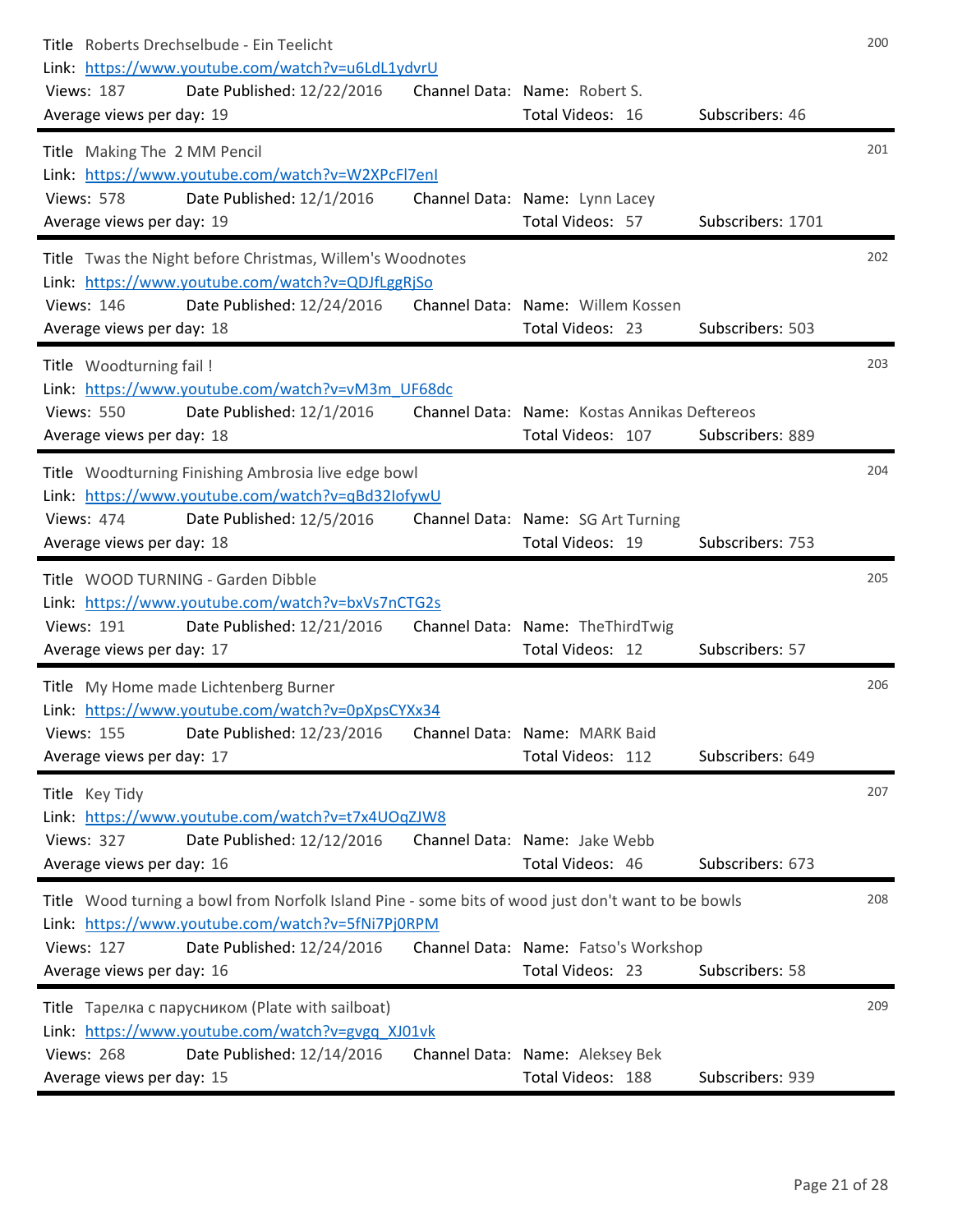| Title Brilliant Finishes for Woodturners Trailer<br>Link: https://www.youtube.com/watch?v=Dtgw4BZrdl8<br>Date Published: 12/27/2016<br>Views: 74<br>Average views per day: 15             | Channel Data: Name: tedsokol27<br>Total Videos: 7           | Subscribers: 118  | 210 |
|-------------------------------------------------------------------------------------------------------------------------------------------------------------------------------------------|-------------------------------------------------------------|-------------------|-----|
| Title Boogie Bowl<br>Link: https://www.youtube.com/watch?v=O0uo-Vms6rA<br>Date Published: 12/4/2016<br><b>Views: 414</b><br>Average views per day: 15                                     | Channel Data: Name: Arkansas Woodturner<br>Total Videos: 38 | Subscribers: 1455 | 211 |
| Title Juniper spinning top - Trottola di ginepro<br>Link: https://www.youtube.com/watch?v=7gZ3zHv2QEU<br><b>Views: 314</b><br>Date Published: 12/9/2016<br>Average views per day: 14      | Channel Data: Name: Mauro il tornitore<br>Total Videos: 95  | Subscribers: 997  | 212 |
| Title Woodturning: second turning of a bowl<br>Link: https://www.youtube.com/watch?v=Ta4uDtmGxmo<br><b>Views: 270</b><br>Date Published: 12/12/2016<br>Average views per day: 14          | Channel Data: Name: Devon Palmer<br>Total Videos: 18        | Subscribers: 892  | 213 |
| Title Christmas Ornament Challenge Long Version 2016<br>Link: https://www.youtube.com/watch?v=E5sACe8L7KE<br><b>Views: 185</b><br>Date Published: 12/17/2016<br>Average views per day: 12 | Channel Data: Name: Turning Round<br>Total Videos: 100      | Subscribers: 2772 | 214 |
| Title A Deer For Christmas - Episode 43<br>Link: https://www.youtube.com/watch?v=JPz86Wkx8Zo<br><b>Views: 268</b><br>Date Published: 12/10/2016<br>Average views per day: 12              | Channel Data: Name: Paul Lockwood<br>Total Videos: 48       | Subscribers: 475  | 215 |
| Title Wood Turning - French Rolling Pin<br>Link: https://www.youtube.com/watch?v=I8rLRX-x8j0<br>Date Published: 12/8/2016<br><b>Views: 279</b><br>Average views per day: 12               | Channel Data: Name: TheThirdTwig<br>Total Videos: 12        | Subscribers: 57   | 216 |
| Title Roberts Drechselbude - Ein Engel<br>Link: https://www.youtube.com/watch?v=hSMj97izMgU<br><b>Views: 187</b><br>Date Published: 12/15/2016<br>Average views per day: 11               | Channel Data: Name: Robert S.<br>Total Videos: 16           | Subscribers: 46   | 217 |
| Title Micro turning tool shelf<br>Link: https://www.youtube.com/watch?v=i4DJIR8-uGc<br>Views: 33<br>Date Published: 12/29/2016<br>Average views per day: 11                               | Channel Data: Name: SCCFORUM<br>Total Videos: 50            | Subscribers: 129  | 218 |
| Title My Myford ML8 woodturning lathe<br>Link: https://www.youtube.com/watch?v=wpfUy7Zm3qs<br><b>Views: 108</b><br>Date Published: 12/22/2016<br>Average views per day: 11                | Channel Data: Name: Andrew Whale<br>Total Videos: 13        | Subscribers: 27   | 219 |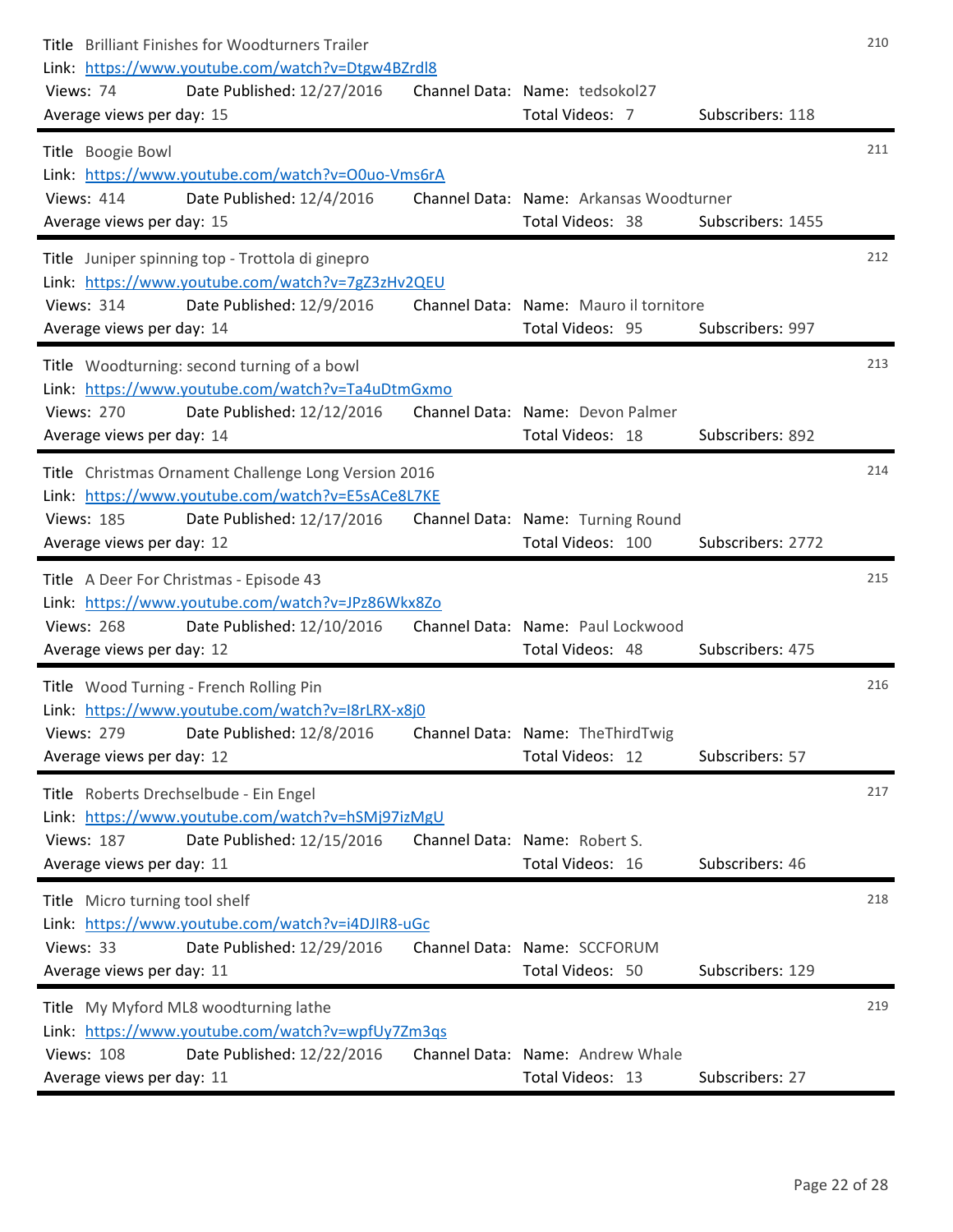| Title What Is Hampshire Sheen?<br>Link: https://www.youtube.com/watch?v=iFods6KXBSo<br><b>Views: 233</b><br>Date Published: 12/9/2016<br>Average views per day: 10 | Channel Data: Name: Hampshire Sheen<br>Total Videos: 9  | Subscribers: 99  | 220 |
|--------------------------------------------------------------------------------------------------------------------------------------------------------------------|---------------------------------------------------------|------------------|-----|
| Title Celtic Knot Pen                                                                                                                                              |                                                         |                  | 221 |
| Link: https://www.youtube.com/watch?v=QoU9ta79hQo<br><b>Views: 314</b><br>Date Published: 12/1/2016                                                                | Channel Data: Name: Jake Webb                           |                  |     |
| Average views per day: 10                                                                                                                                          | Total Videos: 46                                        | Subscribers: 673 |     |
| Title Turning a Sycamore Bowl - part 1<br>Link: https://www.youtube.com/watch?v=aPCOi4ocGoQ                                                                        |                                                         |                  | 222 |
| <b>Views: 205</b><br>Date Published: 12/11/2016<br>Average views per day: 10                                                                                       | Channel Data: Name: Andrew Whale<br>Total Videos: 13    | Subscribers: 27  |     |
| Title 4 Pens 4 Xmas<br>Link: https://www.youtube.com/watch?v=AEIVDsIkm4E                                                                                           |                                                         |                  | 223 |
| Views: 87<br>Date Published: 12/23/2016<br>Average views per day: 10                                                                                               | Channel Data: Name: Peter Woodbine<br>Total Videos: 9   | Subscribers: 202 |     |
| Title Oak Gaval and Block - Episode 42                                                                                                                             |                                                         |                  | 224 |
| Link: https://www.youtube.com/watch?v=IuDZvKYt3Vk<br><b>Views: 266</b><br>Date Published: 12/4/2016<br>Average views per day: 10                                   | Channel Data: Name: Paul Lockwood<br>Total Videos: 48   | Subscribers: 475 |     |
| Title Hand made stabilized Maple burl Bottle Stopper                                                                                                               |                                                         |                  | 225 |
| Link: https://www.youtube.com/watch?v=ORpiuGO86cl<br><b>Views: 110</b><br>Date Published: 12/20/2016<br>Average views per day: 9                                   | Channel Data: Name: Seth's Woodshop<br>Total Videos: 28 | Subscribers: 734 |     |
| Title November 22nd Wonders In Wood - Dallas James Demonstrates Turning A Bowl<br>Link: https://www.youtube.com/watch?v=ceWfbw2-bB8                                |                                                         |                  | 226 |
| Views: 164 Date Published: 12/14/2016 Channel Data: Name: IKI Woodturners<br>Average views per day: 9                                                              | Total Videos: 40                                        | Subscribers: 682 |     |
| Title Beads of courage                                                                                                                                             |                                                         |                  | 227 |
| Link: https://www.youtube.com/watch?v=KdfkoB-U45E<br>Views: 81<br>Date Published: 12/23/2016                                                                       | Channel Data: Name: MARK Baid                           |                  |     |
| Average views per day: 9                                                                                                                                           | Total Videos: 112                                       | Subscribers: 649 |     |
| Title Roberts Drechselbude - Dekokugel                                                                                                                             |                                                         |                  | 228 |
| Link: https://www.youtube.com/watch?v=q0tLTSngxck<br><b>Views: 222</b><br>Date Published: 12/7/2016                                                                | Channel Data: Name: Robert S.                           |                  |     |
| Average views per day: 9                                                                                                                                           | Total Videos: 16                                        | Subscribers: 46  |     |
| Title Charlie Hockenson - Off Center Lattice Box Lid Woodturning<br>Link: https://www.youtube.com/watch?v=pfc6iJ3LQdE                                              |                                                         |                  | 229 |
| <b>Views: 210</b><br>Date Published: 12/7/2016                                                                                                                     | Channel Data: Name: Ocean Woodturners                   |                  |     |
| Average views per day: 8                                                                                                                                           | Total Videos: 12                                        | Subscribers: 72  |     |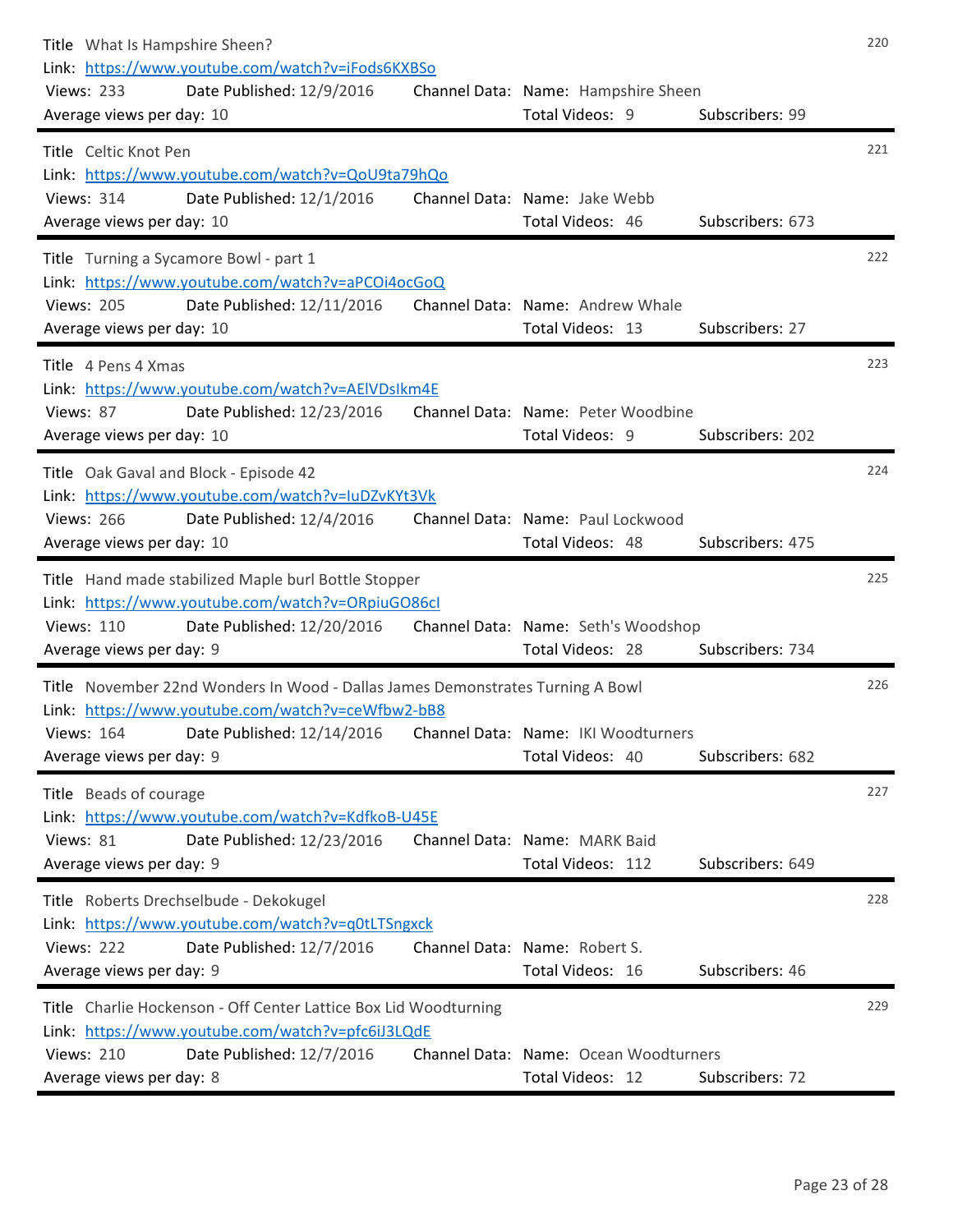| Title #17 Woodturning an orange acrylic pen<br>Link: https://www.youtube.com/watch?v=nZHvgLr5tiw<br><b>Views: 249</b><br>Date Published: 12/2/2016<br>Average views per day: 8 | Channel Data: Name: PolishWoodturner<br>Total Videos: 23       | Subscribers: 945  | 230 |
|--------------------------------------------------------------------------------------------------------------------------------------------------------------------------------|----------------------------------------------------------------|-------------------|-----|
| Title Workshop Pen Scribe.                                                                                                                                                     |                                                                |                   | 231 |
| Link: https://www.youtube.com/watch?v=UBU7Q0VDpfo<br>Date Published: 12/21/2016<br>Views: 87                                                                                   | Channel Data: Name: SCCFORUM                                   |                   |     |
| Average views per day: 8                                                                                                                                                       | Total Videos: 50                                               | Subscribers: 129  |     |
| Title Woodturning small weeping mulberry bowl rough turn<br>Link: https://www.youtube.com/watch?v=IXSKxJJzVHM                                                                  |                                                                |                   | 232 |
| <b>Views: 100</b><br>Date Published: 12/18/2016<br>Average views per day: 7                                                                                                    | Channel Data: Name: yak branson<br>Total Videos: 84            | Subscribers: 137  |     |
| Title Woodturning Santa Hat Christmas Ornament with Candy!<br>Link: https://www.youtube.com/watch?v=Libm7qdGFeo                                                                |                                                                |                   | 233 |
| <b>Views: 221</b><br>Date Published: 12/1/2016<br>Average views per day: 7                                                                                                     | Channel Data: Name: Wood Frontier<br>Total Videos: 11          | Subscribers: 685  |     |
| Title Vertex Pen<br>Link: https://www.youtube.com/watch?v=50Ze63WUzHU                                                                                                          |                                                                |                   | 234 |
| Views: 62<br>Date Published: 12/23/2016<br>Average views per day: 7                                                                                                            | Channel Data: Name: SCCFORUM<br>Total Videos: 50               | Subscribers: 129  |     |
| Title Worksharp WS3000 Demo                                                                                                                                                    |                                                                |                   | 235 |
| Link: https://www.youtube.com/watch?v=U1TLwWJDxX4                                                                                                                              |                                                                |                   |     |
| <b>Views: 184</b><br>Date Published: 12/5/2016<br>Average views per day: 7                                                                                                     | Channel Data: Name: The Russian Woodworker<br>Total Videos: 83 | Subscribers: 2723 |     |
| Title Woodturning fun!                                                                                                                                                         |                                                                |                   | 236 |
| Link: https://www.youtube.com/watch?v=hL047Hlmx 4<br>Views: 67 Date Published: 12/22/2016 Channel Data: Name: yak branson                                                      |                                                                |                   |     |
| Average views per day: 7                                                                                                                                                       | Total Videos: 84                                               | Subscribers: 137  |     |
| Title November 22nd Wonders In Wood - Dan Davis Demonstrates Turning A Top                                                                                                     |                                                                |                   | 237 |
| Link: https://www.youtube.com/watch?v=FSQzIwEkMxY<br><b>Views: 106</b><br>Date Published: 12/14/2016                                                                           | Channel Data: Name: IKI Woodturners                            |                   |     |
| Average views per day: 6                                                                                                                                                       | Total Videos: 40                                               | Subscribers: 682  |     |
| Title Adam Woodturner Live Stream                                                                                                                                              |                                                                |                   | 238 |
| Link: https://www.youtube.com/watch?v=Xtukhf2ReyE<br>Views: 75<br>Date Published: 12/19/2016                                                                                   | Channel Data: Name: Adam Woodturner                            |                   |     |
| Average views per day: 6                                                                                                                                                       | Total Videos: 39                                               | Subscribers: 252  |     |
| Title How to Apply Hampshire Sheen Microcrystalline Wax<br>Link: https://www.youtube.com/watch?v= fW9otooKcE                                                                   |                                                                |                   | 239 |
| <b>Views: 113</b><br>Date Published: 12/12/2016                                                                                                                                | Channel Data: Name: Hampshire Sheen                            |                   |     |
| Average views per day: 6                                                                                                                                                       | Total Videos: 9                                                | Subscribers: 99   |     |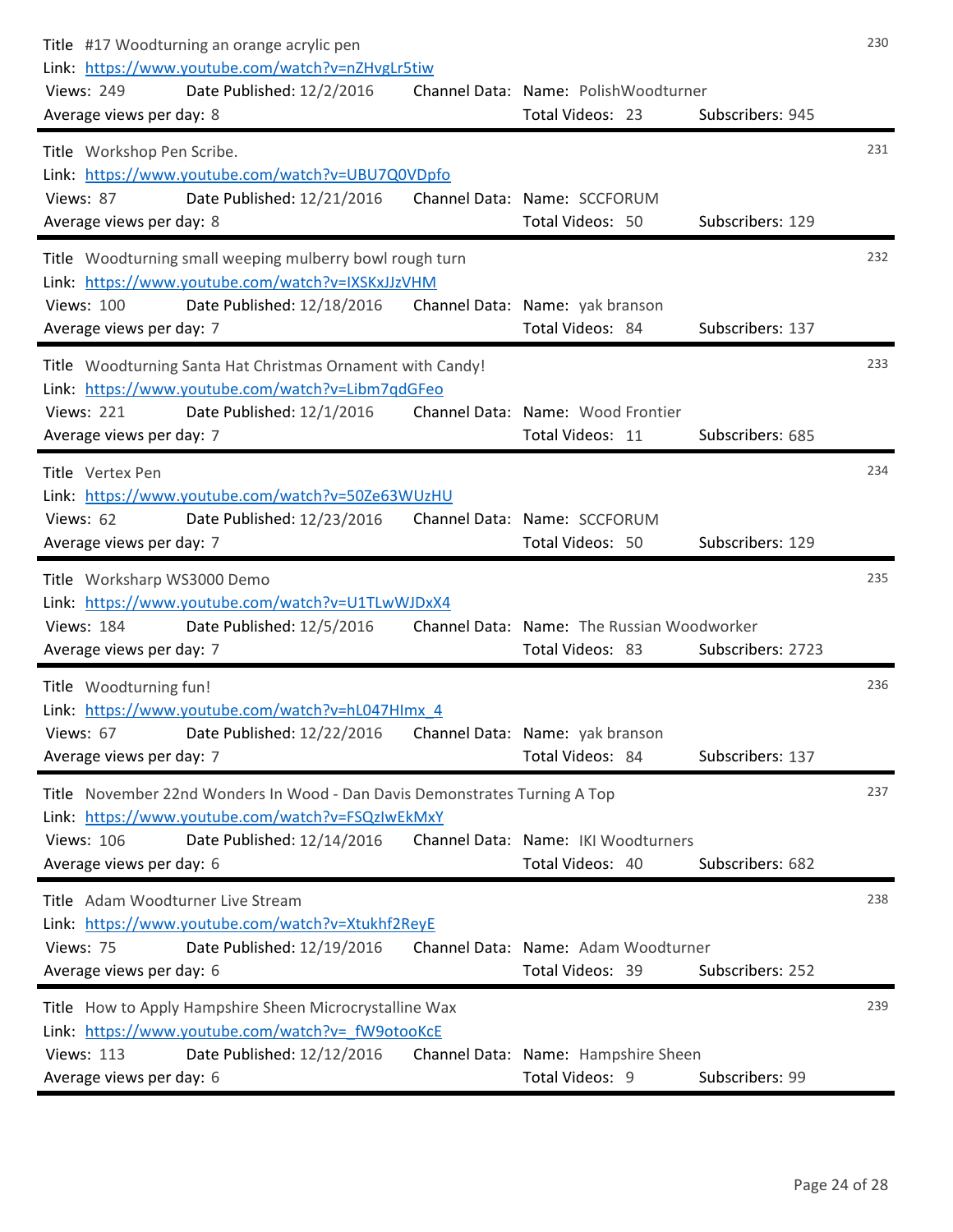| Title How to Apply Hampshire Sheen CarnaCrystalline Wax<br>Link: https://www.youtube.com/watch?v=R32uziKiabU |                                                          |                   |     |
|--------------------------------------------------------------------------------------------------------------|----------------------------------------------------------|-------------------|-----|
| Date Published: 12/26/2016<br>Views: 33<br>Average views per day: 6                                          | Channel Data: Name: Hampshire Sheen<br>Total Videos: 9   | Subscribers: 99   |     |
| Title Mr Mac's Bowl                                                                                          |                                                          |                   | 241 |
| Link: https://www.youtube.com/watch?v=iY-sAQhN5Uk                                                            |                                                          |                   |     |
| Date Published: 12/4/2016<br><b>Views: 144</b><br>Average views per day: 5                                   | Channel Data: Name: Fatso's Workshop<br>Total Videos: 23 | Subscribers: 58   |     |
| Title 1000 Year Old Bog Oak Pen                                                                              |                                                          |                   | 242 |
| Link: https://www.youtube.com/watch?v=cl3gfRHEwHQ                                                            |                                                          |                   |     |
| Views: 96<br>Date Published: 12/13/2016                                                                      | Channel Data: Name: The Woodworking Shed                 |                   |     |
| Average views per day: 5                                                                                     | Total Videos: 34                                         | Subscribers: 122  |     |
| Title How to Apply Hampshire Sheen High Gloss<br>Link: https://www.youtube.com/watch?v=LsNfvQn-Sgw           |                                                          |                   | 243 |
| <b>Views: 103</b><br>Date Published: 12/11/2016                                                              | Channel Data: Name: Hampshire Sheen                      |                   |     |
| Average views per day: 5                                                                                     | Total Videos: 9                                          | Subscribers: 99   |     |
| Title Turning a Sycamore Bowl - part 2                                                                       |                                                          |                   | 244 |
| Link: https://www.youtube.com/watch?v=vAGI-1KhB2c                                                            |                                                          |                   |     |
| Views: 85<br>Date Published: 12/14/2016<br>Average views per day: 5                                          | Channel Data: Name: Andrew Whale<br>Total Videos: 13     | Subscribers: 27   |     |
| Title 18 - Of Shepherds and Angels (Ornaments)                                                               |                                                          |                   | 245 |
| Link: https://www.youtube.com/watch?v=Put29V5x84g                                                            |                                                          |                   |     |
| Views: 37<br>Date Published: 12/24/2016                                                                      | Channel Data: Name: Bill Rockwood                        |                   |     |
| Average views per day: 5                                                                                     | Total Videos: 18                                         | Subscribers: 124  |     |
| Title Новогодняя Игрушка!<br>Link: https://www.youtube.com/watch?v=gq_szlTZuUQ                               |                                                          |                   | 246 |
| Views: 133 Date Published: 12/3/2016 Channel Data: Name: The Russian Woodworker                              |                                                          |                   |     |
| Average views per day: 5                                                                                     | Total Videos: 83                                         | Subscribers: 2723 |     |
| Title Christmas Wand                                                                                         |                                                          |                   | 247 |
| Link: https://www.youtube.com/watch?v=ZmrBS3xKoYo                                                            |                                                          |                   |     |
| <b>Views: 141</b><br>Date Published: 12/1/2016<br>Average views per day: 5                                   | Channel Data: Name: Erick Wood<br>Total Videos: 13       | Subscribers: 20   |     |
| Title 17 - Saving a Special Christmas Ornament                                                               |                                                          |                   | 248 |
| Link: https://www.youtube.com/watch?v=0nMA6aUlcoM                                                            |                                                          |                   |     |
| Views: 63<br>Date Published: 12/18/2016                                                                      | Channel Data: Name: Bill Rockwood                        |                   |     |
| Average views per day: 5                                                                                     | Total Videos: 18                                         | Subscribers: 124  |     |
| Title 15 - Penturning: PSI Trimline with Laser Engraving                                                     |                                                          |                   | 249 |
| Link: https://www.youtube.com/watch?v=IENQoyh SZI<br><b>Views: 112</b><br>Date Published: 12/6/2016          | Channel Data: Name: Bill Rockwood                        |                   |     |
| Average views per day: 4                                                                                     | Total Videos: 18                                         | Subscribers: 124  |     |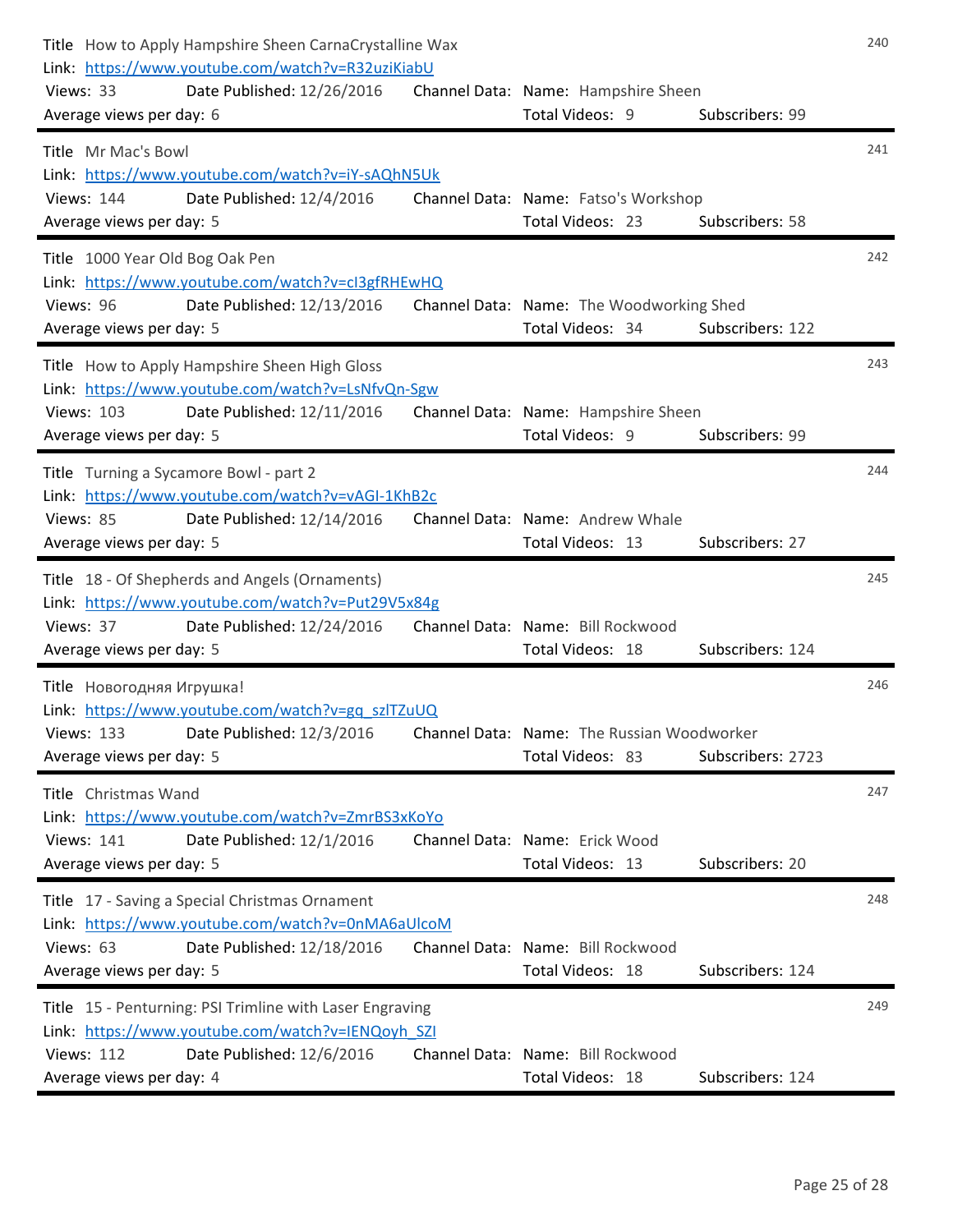| Title Video #10: Cherry and Coffee<br>Link: https://www.youtube.com/watch?v=FeLg0OhFXDY<br>Views: 86<br>Date Published: 12/12/2016<br>Average views per day: 4         | Channel Data: Name: AnkleBiter Woodworks<br>Total Videos: 13   | Subscribers: 189  | 250 |
|------------------------------------------------------------------------------------------------------------------------------------------------------------------------|----------------------------------------------------------------|-------------------|-----|
| Title How to make an Ice Cream Scoop<br>Link: https://www.youtube.com/watch?v=skyvuMUWbtg<br>Date Published: 12/11/2016<br>Views: 86<br>Average views per day: 4       | Channel Data: Name: Shawn Gano<br>Total Videos: 43             | Subscribers: 404  | 251 |
| Title Sharp is what sharp does<br>Link: https://www.youtube.com/watch?v=7x2H50zkA58<br><b>Views: 112</b><br>Date Published: 12/4/2016<br>Average views per day: 4      | Channel Data: Name: Theo the Woodturner<br>Total Videos: 3     | Subscribers: 86   | 252 |
| Title How to Apply Hampshire Sheen Ti Wax<br>Link: https://www.youtube.com/watch?v=jclqLFaOZPU<br>Date Published: 12/14/2016<br>Views: 71<br>Average views per day: 4  | Channel Data: Name: Hampshire Sheen<br>Total Videos: 9         | Subscribers: 99   | 253 |
| Title How to Apply Hampshire Sheen Original<br>Link: https://www.youtube.com/watch?v=oiUF3BbChqc<br>Views: 88<br>Date Published: 12/9/2016<br>Average views per day: 4 | Channel Data: Name: Hampshire Sheen<br>Total Videos: 9         | Subscribers: 99   | 254 |
| Title Obsop Worksharp Ws3000<br>Link: https://www.youtube.com/watch?v=KeF Wh40Nek<br><b>Views: 103</b><br>Date Published: 12/5/2016<br>Average views per day: 4        | Channel Data: Name: The Russian Woodworker<br>Total Videos: 83 | Subscribers: 2723 | 255 |
| Title Finish turning a lidded box<br>Link: https://www.youtube.com/watch?v=aagLYDchAvQ<br>Date Published: 12/23/2016<br>Views: 33<br>Average views per day: 4          | Channel Data: Name: aesop717<br>Total Videos: 10               | Subscribers: 70   | 256 |
| Title Christmas Tree Candy Holder<br>Link: https://www.youtube.com/watch?v=Lzz-W0tb7eM<br>Views: 82<br>Date Published: 12/7/2016<br>Average views per day: 3           | Channel Data: Name: David Gunn<br>Total Videos: 26             | Subscribers: 947  | 257 |
| Title Elm burl Scribe<br>Link: https://www.youtube.com/watch?v=oj1SiQOjZWM<br>Views: 30<br>Date Published: 12/22/2016<br>Average views per day: 3                      | Channel Data: Name: SCCFORUM<br>Total Videos: 50               | Subscribers: 129  | 258 |
| Title Stylus pen turning<br>Link: https://www.youtube.com/watch?v=VKDjAZkEN0I<br>Views: 45<br>Date Published: 12/11/2016<br>Average views per day: 2                   | Channel Data: Name: SCCFORUM<br>Total Videos: 50               | Subscribers: 129  | 259 |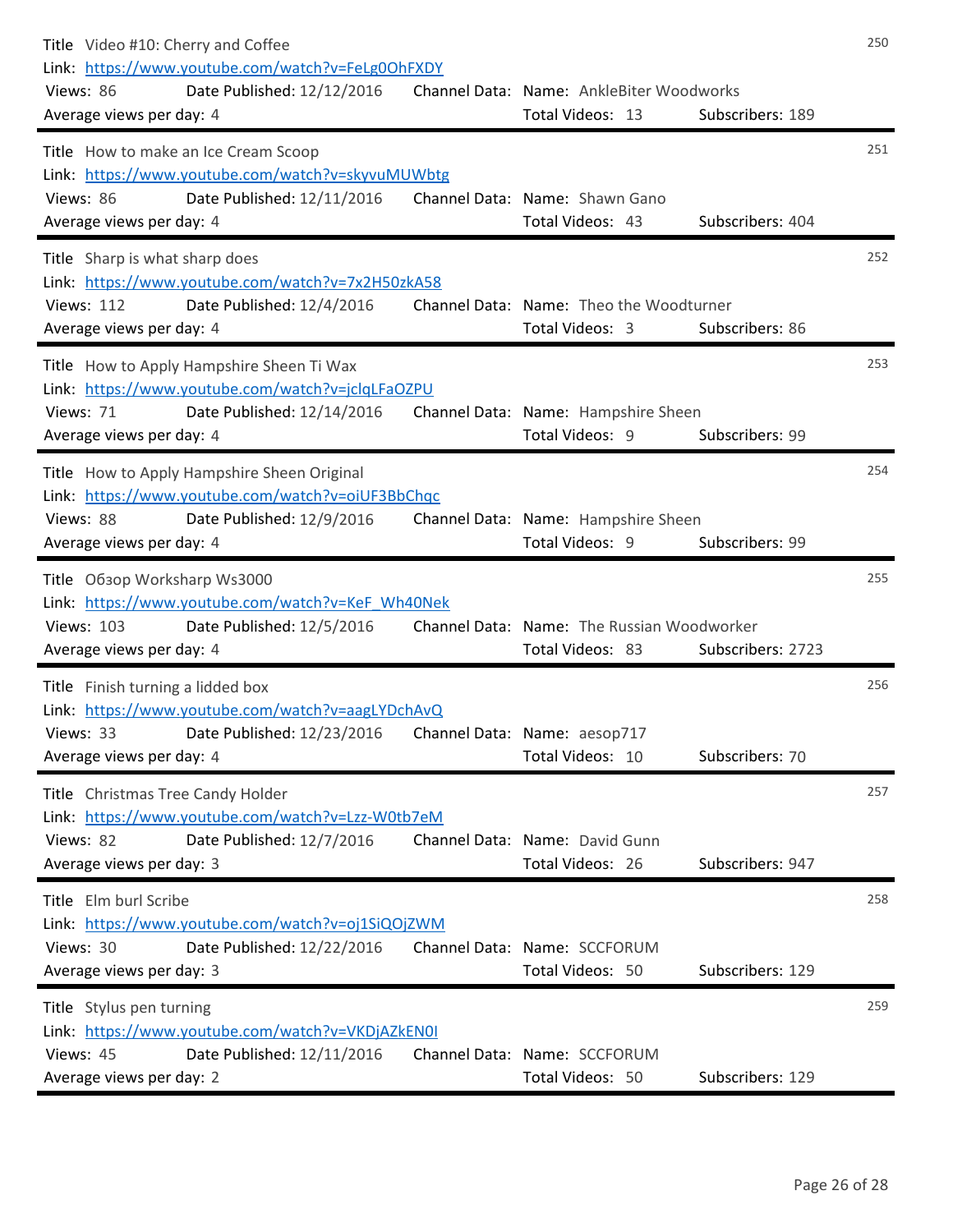| Title Turning Music Pen Part 1<br>Link: https://www.youtube.com/watch?v=bGK6joym4H4<br>Views: 32<br>Date Published: 12/17/2016<br>Average views per day: 2                | Channel Data: Name: SCCFORUM<br>Total Videos: 50                     | Subscribers: 129 | 260 |
|---------------------------------------------------------------------------------------------------------------------------------------------------------------------------|----------------------------------------------------------------------|------------------|-----|
| Title Making a Christmas tree ornament<br>Link: https://www.youtube.com/watch?v=q9GbCeGzTs8<br>Date Published: 12/15/2016<br>Views: 36<br>Average views per day: 2        | Channel Data: Name: B&C Creations<br>Total Videos: 40                | Subscribers: 599 | 261 |
| Title Burr elm letter opener.<br>Link: https://www.youtube.com/watch?v=jXefo4nU7Xs<br>Views: 53<br>Date Published: 12/3/2016<br>Average views per day: 2                  | Channel Data: Name: SCCFORUM<br>Total Videos: 50                     | Subscribers: 129 | 262 |
| Title Turning a Mallee Vase<br>Link: https://www.youtube.com/watch?v=kPcC9Wi0riA<br>Views: 46<br>Date Published: 12/4/2016<br>Average views per day: 2                    | Channel Data: Name: SCCFORUM<br>Total Videos: 50                     | Subscribers: 129 | 263 |
| Title Turning a Workshop Pencil.<br>Link: https://www.youtube.com/watch?v=IzLzgUh6HtY<br>Views: 39<br>Date Published: 12/8/2016<br>Average views per day: 2               | Channel Data: Name: SCCFORUM<br>Total Videos: 50                     | Subscribers: 129 | 264 |
| Title Paula Turns Her First Bowl<br>Link: https://www.youtube.com/watch?v=ITLNwm7cgZY<br>Views: 31<br>Date Published: 12/10/2016<br>Average views per day: 1              | Channel Data: Name: Raymond Overman - Woodturning<br>Total Videos: 6 | Subscribers: 30  | 265 |
| Title Turn Bottom of Bowl with Nova Cole Chuck<br>Link: https://www.youtube.com/watch?v=PICeU8utthk<br>Date Published: 12/6/2016<br>Views: 34<br>Average views per day: 1 | Channel Data: Name: iggy woodturning<br>Total Videos: 3              | Subscribers: 30  | 266 |
| Title log2bowl<br>Link: https://www.youtube.com/watch?v=0vooeladlhw<br>Views: 25<br>Date Published: 12/9/2016<br>Average views per day: 1                                 | Channel Data: Name: gene chambers<br>Total Videos: 7                 | Subscribers: 48  | 267 |
| Title bowl<br>Link: https://www.youtube.com/watch?v=mN0Vcph6RkQ<br>Views: 28<br>Date Published: 12/2/2016<br>Average views per day: 1                                     | Channel Data: Name: gene chambers<br>Total Videos: 7                 | Subscribers: 48  | 268 |
| Title Making a wand with a wood lathe<br>Link: https://www.youtube.com/watch?v=vmDnCVGj-V8<br>Views: 24<br>Date Published: 12/2/2016<br>Average views per day: 1          | Channel Data: Name: Havewood Willturn<br>Total Videos: 14            | Subscribers: 49  | 269 |